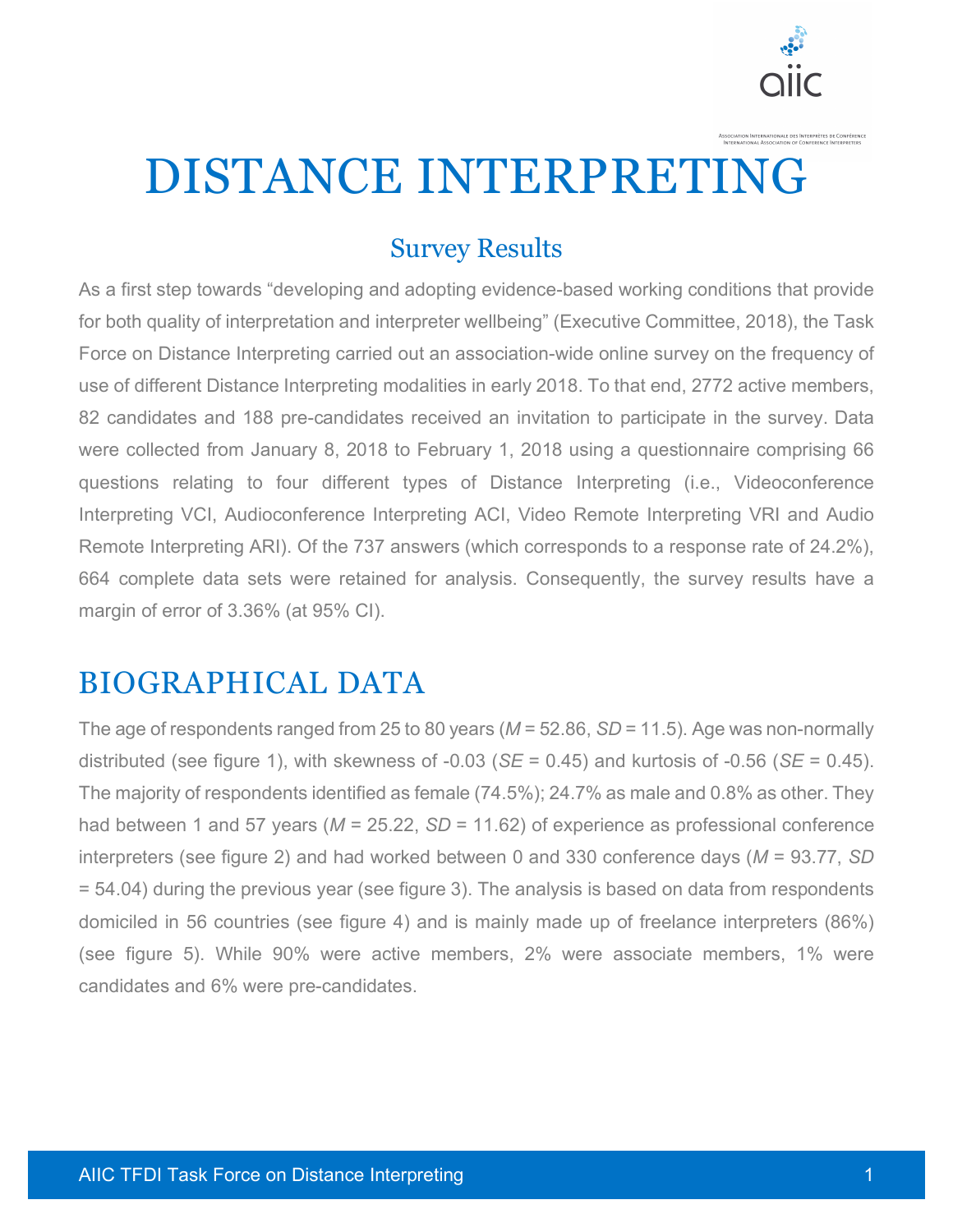



*Figure 1: Age distribution (grouped)*

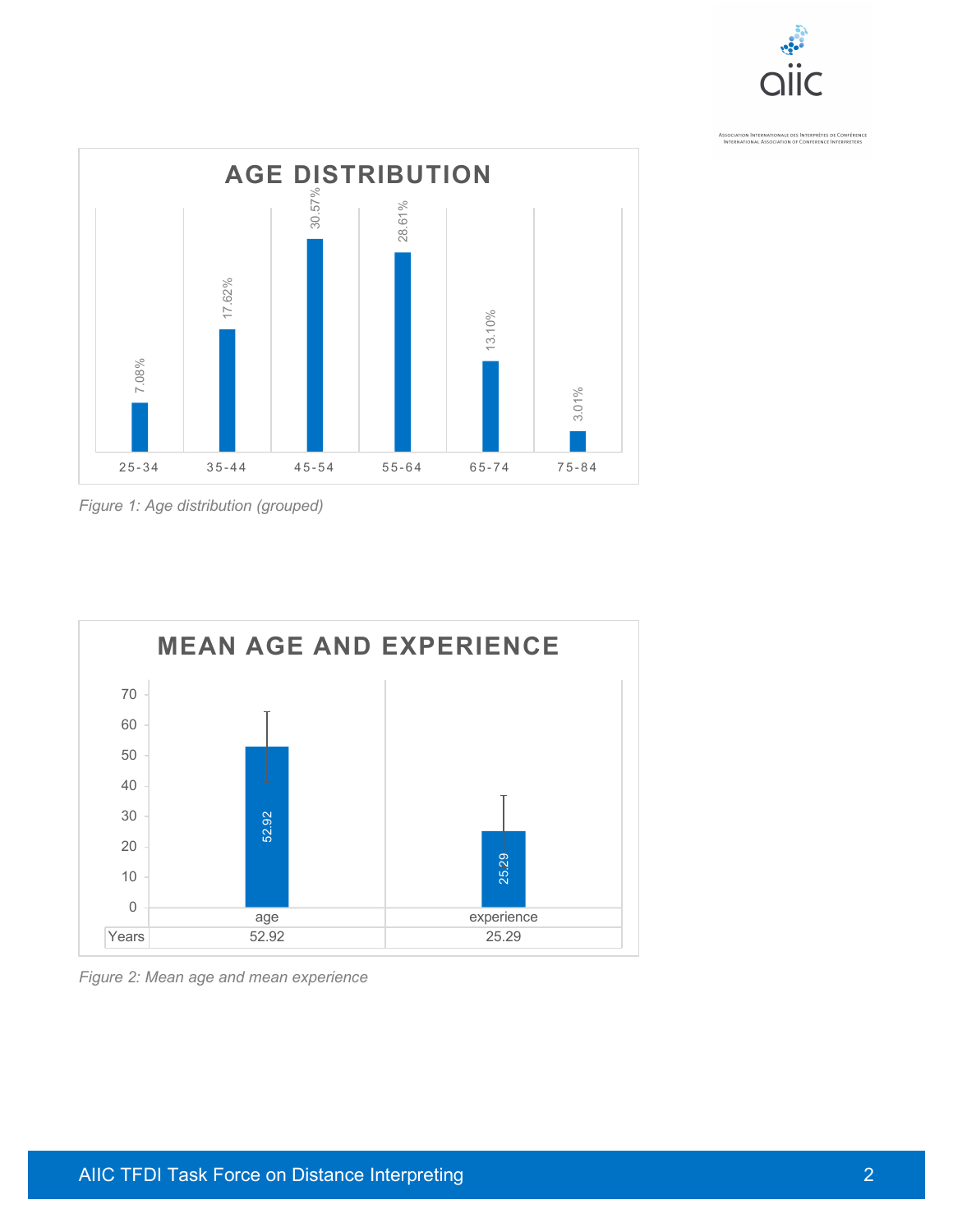



*Figure 3: Mean number of days worked during the previous year (2017)*



*Figure 4: Countries highest response rates (abridged)*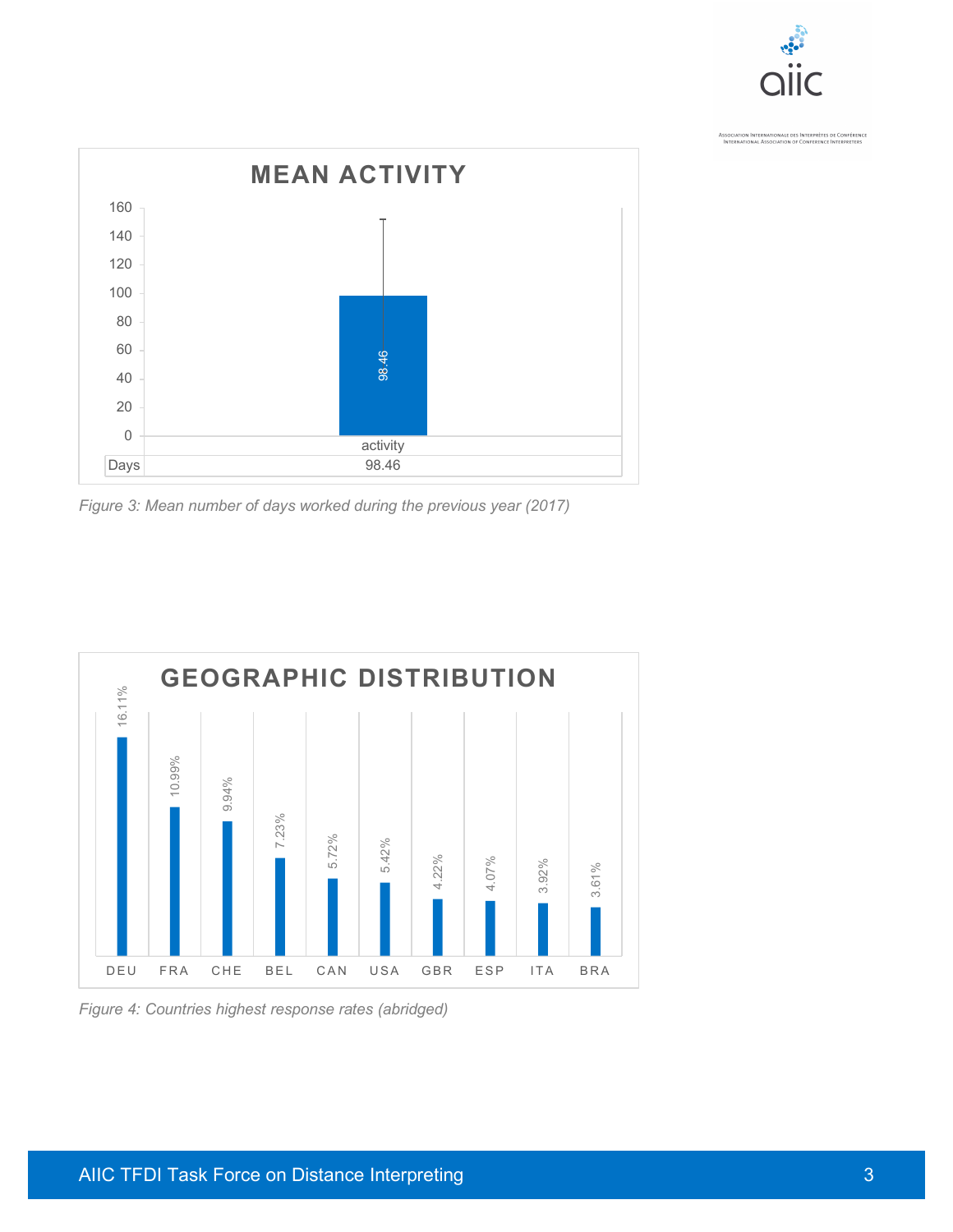

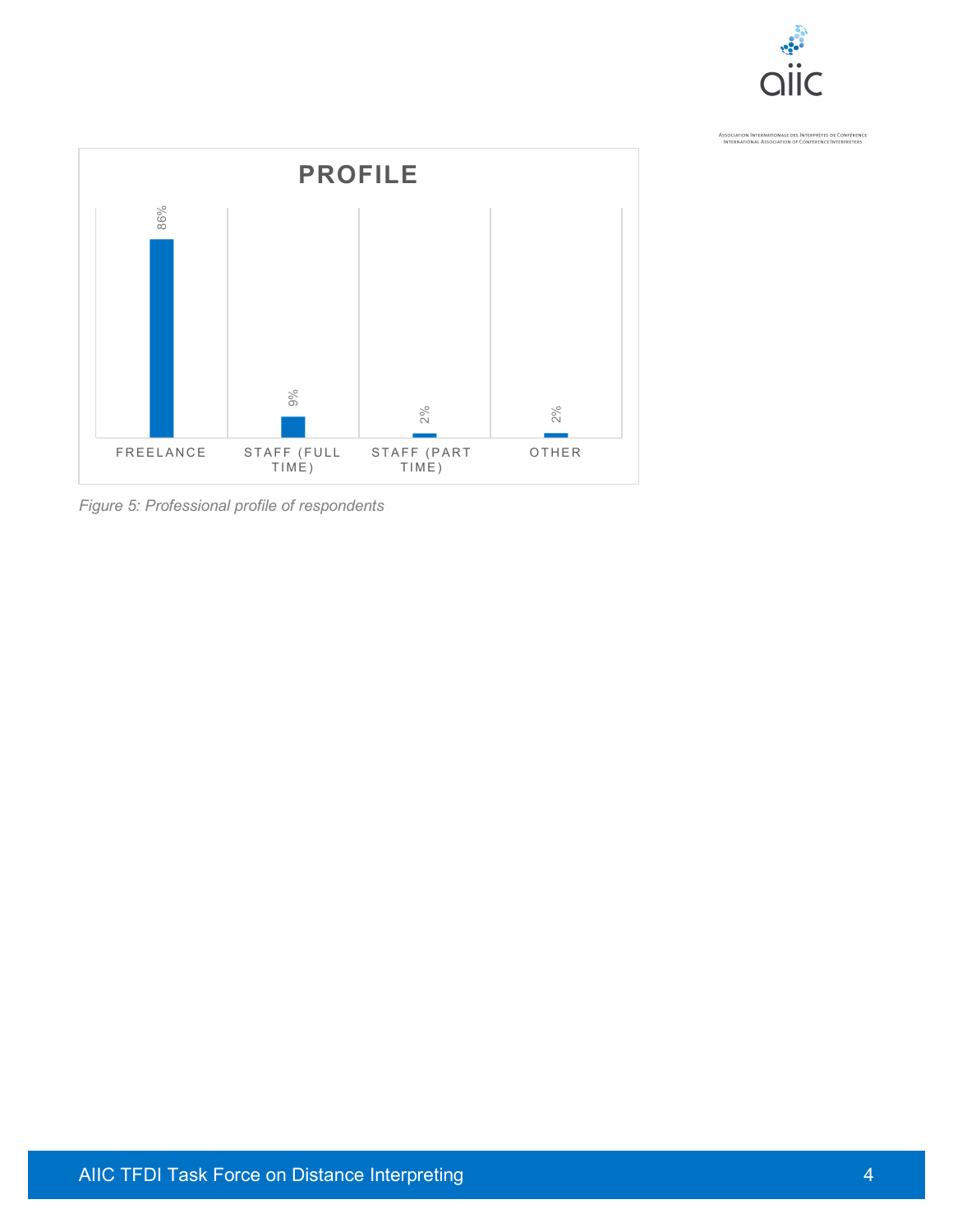

## VIDEOCONFERENCE INTERPRETING

Videoconference Interpreting (VCI) was defined as "Information and communications technologyenabled interpreting of one or more distant speaker(s)/signer(s), where the interpreter has a video-mediated view of the speaker/signer and a direct view of some or all the other participants at a given event".

Illustrative example provided in the survey: A conference takes place in New York. Participants and interpreters are in the conference room in New York. A guest speaker from Sydney could not attend in person. She gives her presentation from Sydney – her image is projected on a screen, her voice broadcast over speakers and fed into the interpreters' earphones. Interpreters in New York interpret the guest speaker from Sydney for the conference participants in New York.

Of the total sample, 80% report having provided Videoconference Interpreting before. This DI modality is mainly used for simultaneous interpreting (*M* = 7.17, *SD* = 13.18) and much less so for consecutive interpreting (*M* = 0.31, *SD* = 13.7) (see figure 6), whereby the frequency of use has remained the same for most interpreters (63%) increased for some (26%) and decreased for a small minority (11%) from 2016 to 2017 (see figure 7).

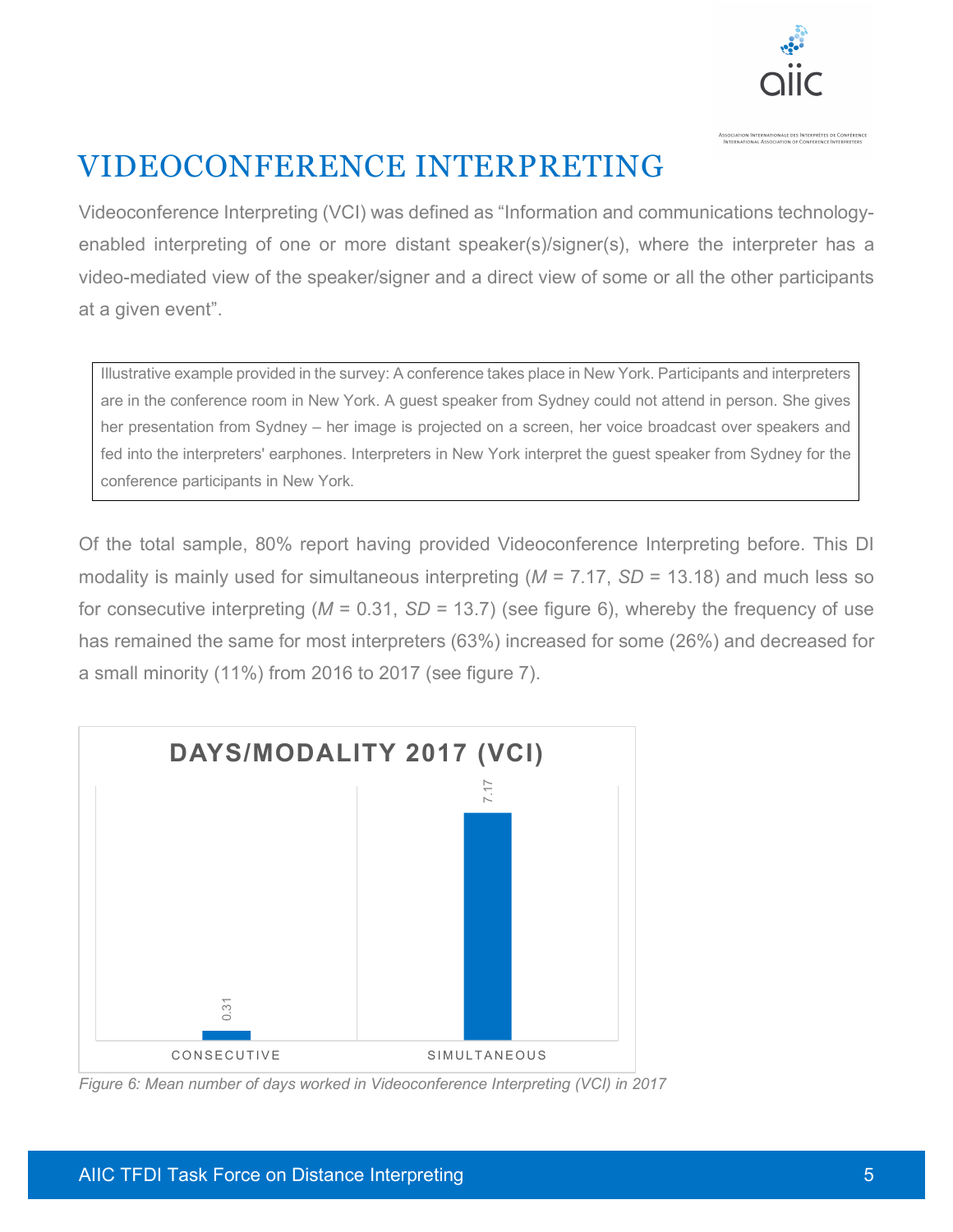



*Figure 7: Frequency of days worked in Videoconference Interpreting (VCI) in 2017*

Most staff interpreters report that their working conditions (or contracts) mostly remain silent on the use of Videoconference Interpreting (69%), only sometimes explicitly allowing it (29%) and almost never ruling it out (2%) (see figure 8).

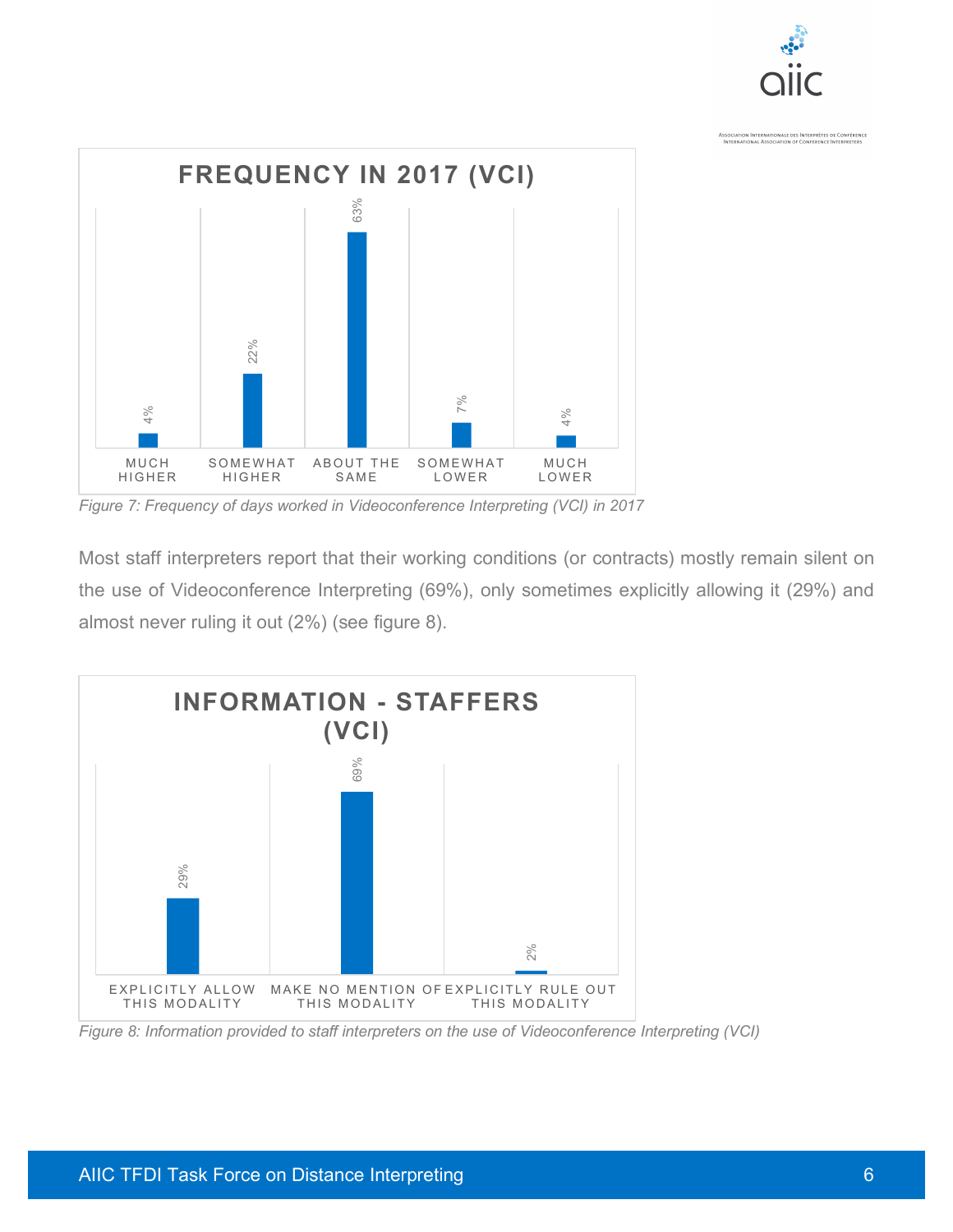

In the case of freelance interpreters, the picture is much more heterogeneous (see figure 9). Data suggest that the majority of freelancers are rarely or never explicitly informed about the use of Videoconference Interpreting (43%), although almost as many (38%) report being informed often or always. The remaining 19% only sometimes receive this information upfront.



*Figure 9: Information provided to freelance interpreters on the use of Videoconference Interpreting (VCI)*

When videoconferences are used during an interpreted event, they tend to last between 15 minutes and two hours (see figure 10). Whereas in most cases (73%) the duration of the overall workday for conference remains unaffected by the use of videoconference interpreting, in some instances (27%) the use of this technology seems to go hand in hand with shorter events (see figure 11). Overall, wo/manning strength, in other words the number of interpreters assigned to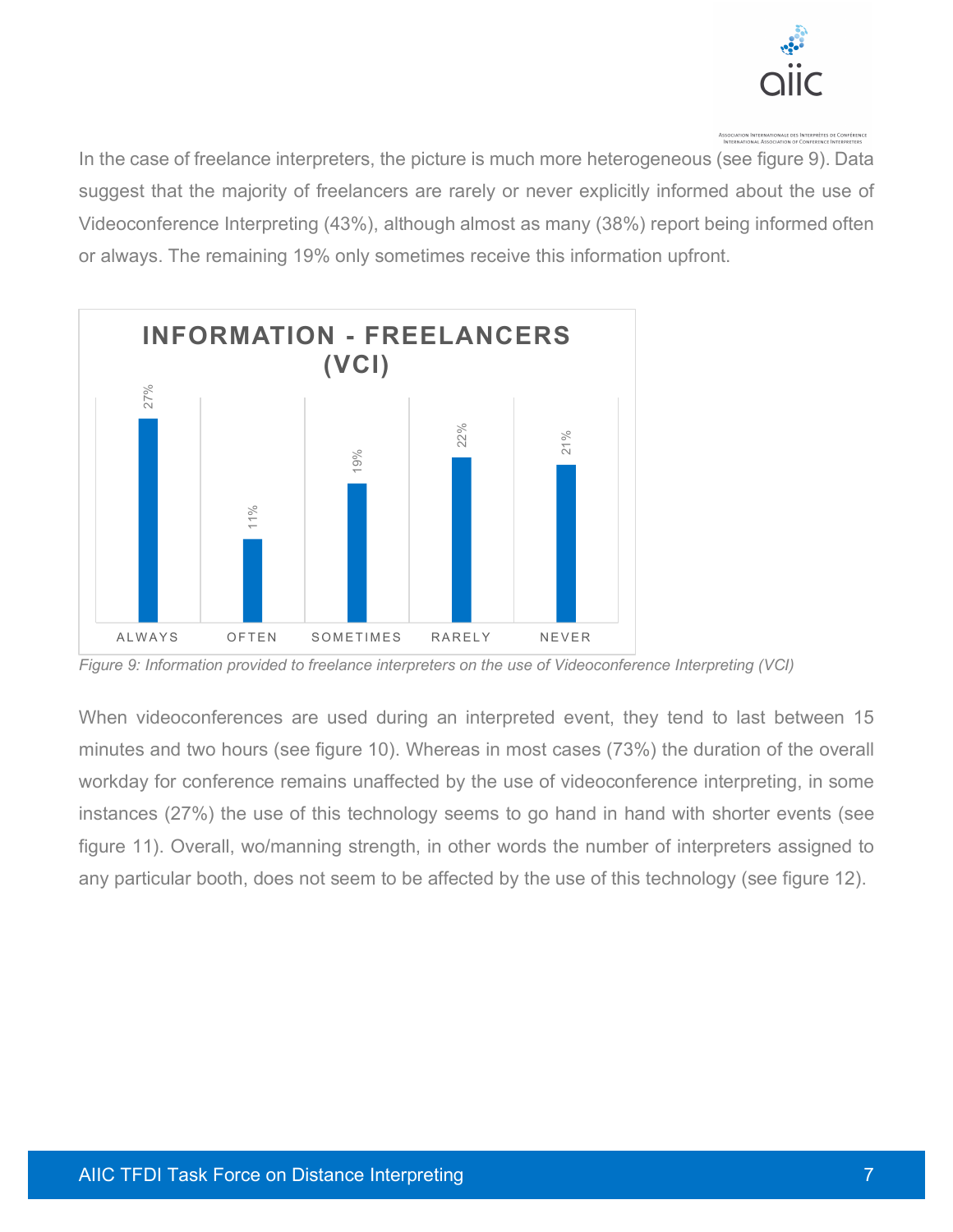



*Figure 10: Duration of interpreted videoconferences (VCI)*

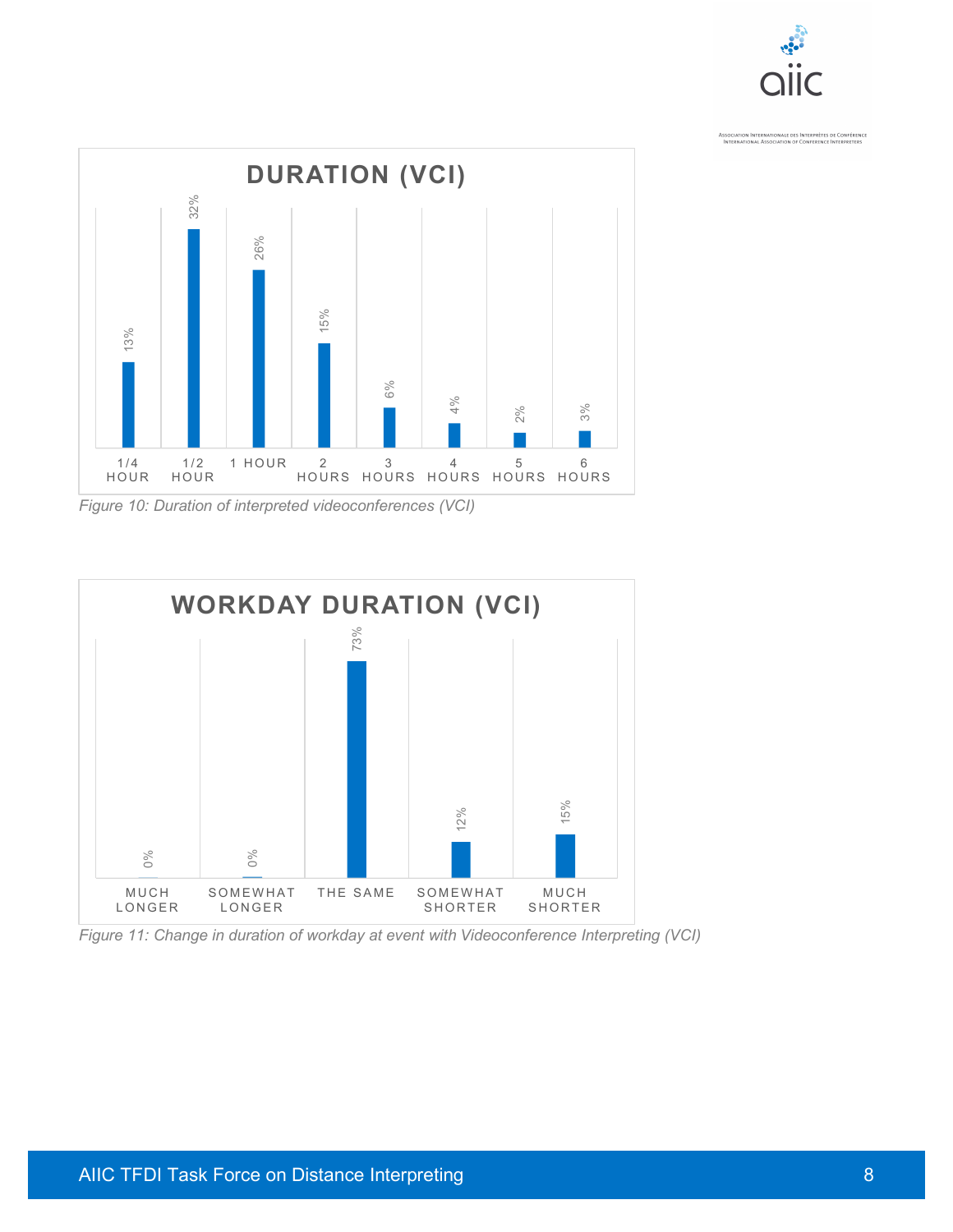



*Figure 12: Change in wo/manning strength at event with Videoconference Interpreting (VCI)*

In terms of equipment, respondents report using traditional interpreting consoles much more often (90% of respondents use them always or often) than computers (31%) when providing Videoconference Interpreting (see figure 13). Having said that, visual input is provided on computer screens (in or outside the booth) almost as often (59%) as it is provided on giant screens outside the booth (65%). Surprisingly frequently (40% always or often), visual input is provided on both (see figure 14). While about half of respondents (48%) indicate that the likelihood of receiving the (manuscripts of read) texts during Videoconference Interpreting is the same as during ordinary in-situ conference interpreting (see figure 15), about half of them report that the chance of **Example 12:** Change in wo/manning strength at event in a somewhat  $\frac{3}{10}$ <br> **Rigure 12:** Change in wo/manning strength at event with Videoconference Interpreting (SO% of respondents use them always or often) than compu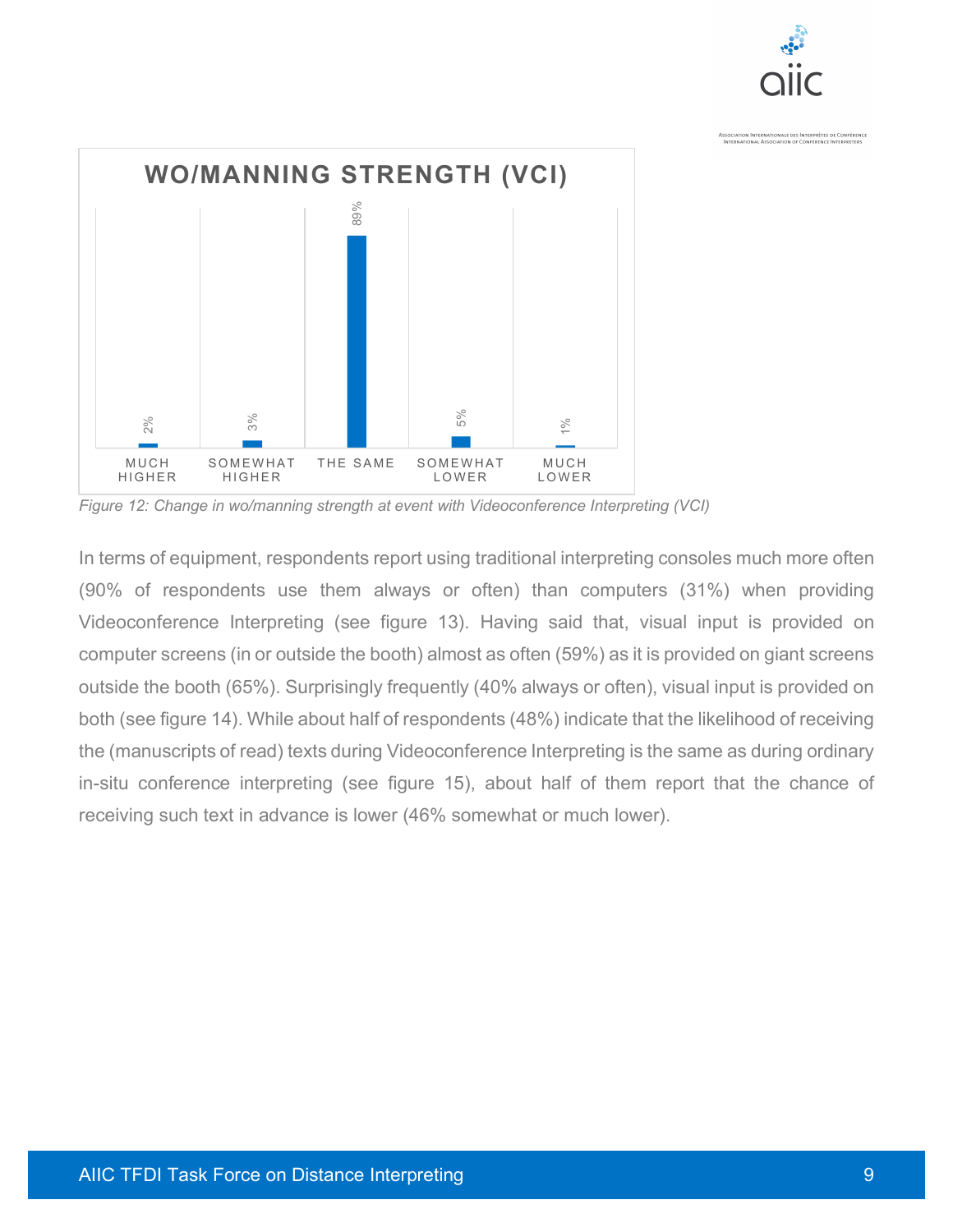



*Figure 13: Equipment used for Videoconference Interpreting (VCI)*



*Figure 14: Type of screen used for visual input during Videoconference Interpreting (VCI)*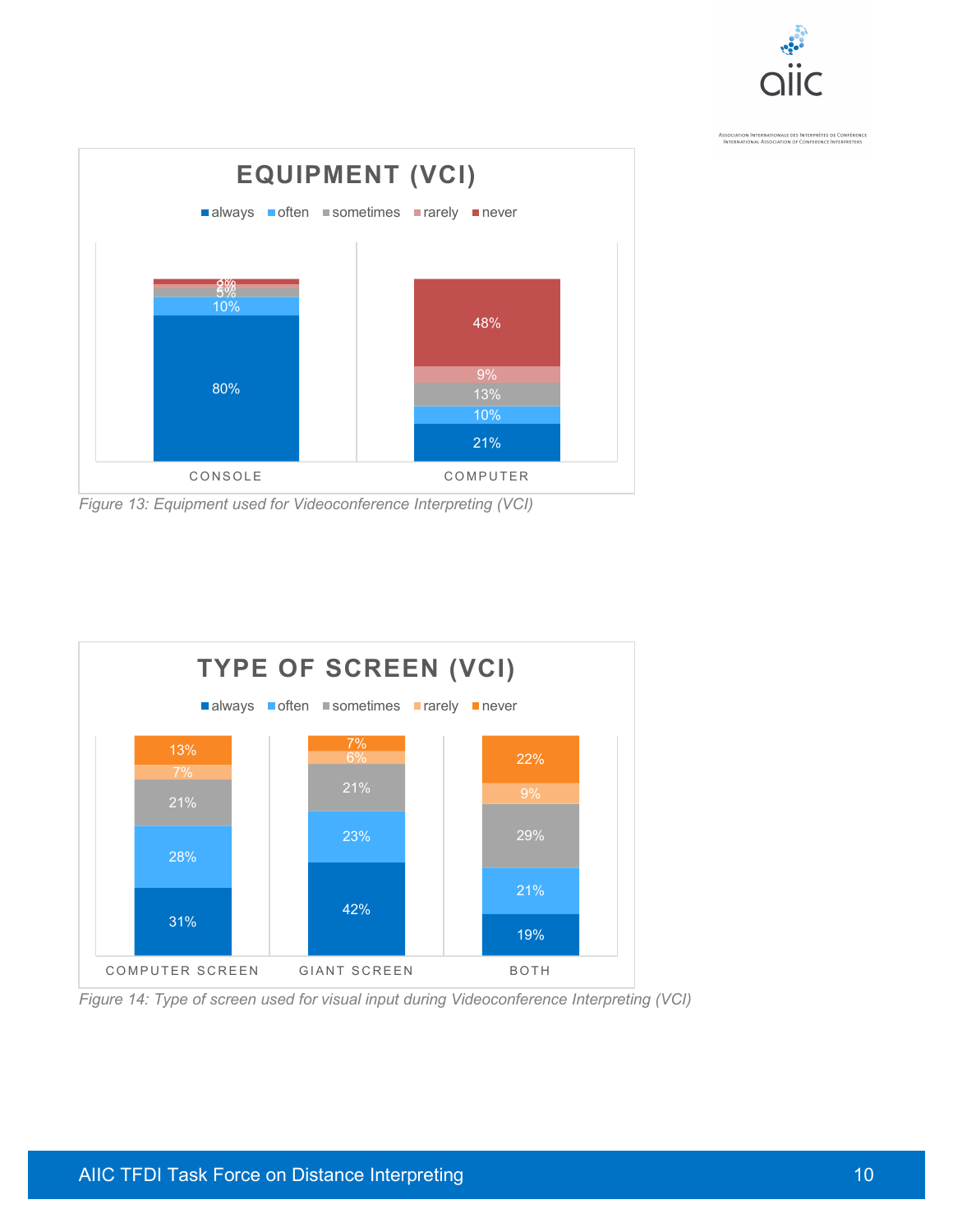

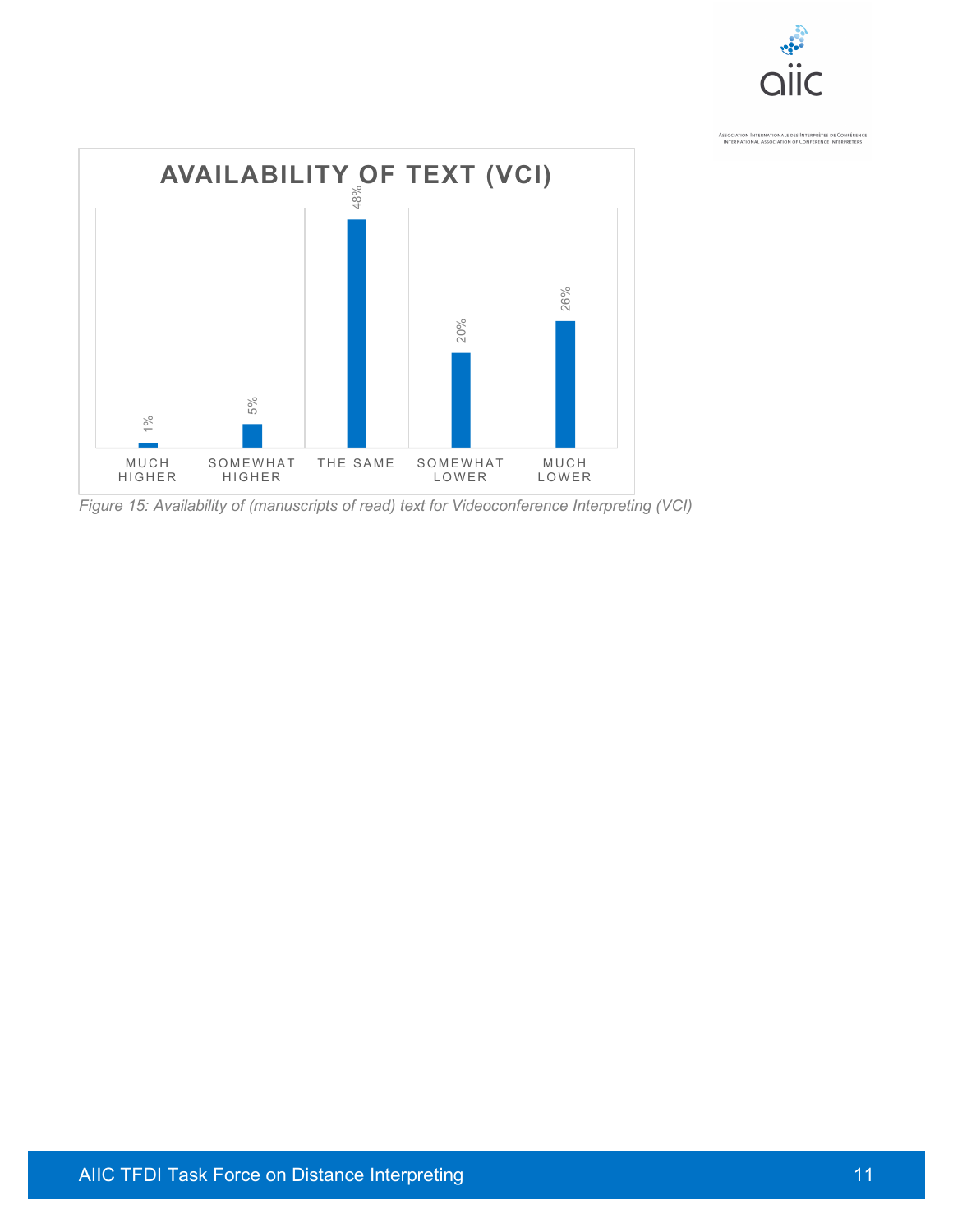

# AUDIOCONFERENCE INTERPRETING

For the purpose of our survey, we defined Audioconference Interpreting (ACI) as "Information and communications technology-enabled interpreting of one or more distant speaker(s), where the interpreter has no view of the speaker but a direct view of some or all the other participants at a given event".

Illustrative example provided in the survey: A hearing takes place in Rio. Participants and interpreters are in the courtroom in Rio. A witness from Stockholm could not attend in person. He gives his testimony from Stockholm – his voice is broadcast over speakers and fed into the interpreters' earphones but no image is projected. Interpreters in Rio interpret the witness from Stockholm for the participants of the hearing in Rio.

Overall, 37% of our sample indicated having provided Audioconference Interpreting before. Once more, this particular DI modality is used much more often for simultaneous interpreting (*M* = 5.65, *SD* = 15.6) than for consecutive interpreting (*M* = 1.11, *SD* = 7.01) (see figure 16). The frequency of use of Audioconference Interpreting has remained the same for most respondents (66%) from 2016 to 2017, whereas it increased for 20% and decreased for 13% of them (see figure 17).

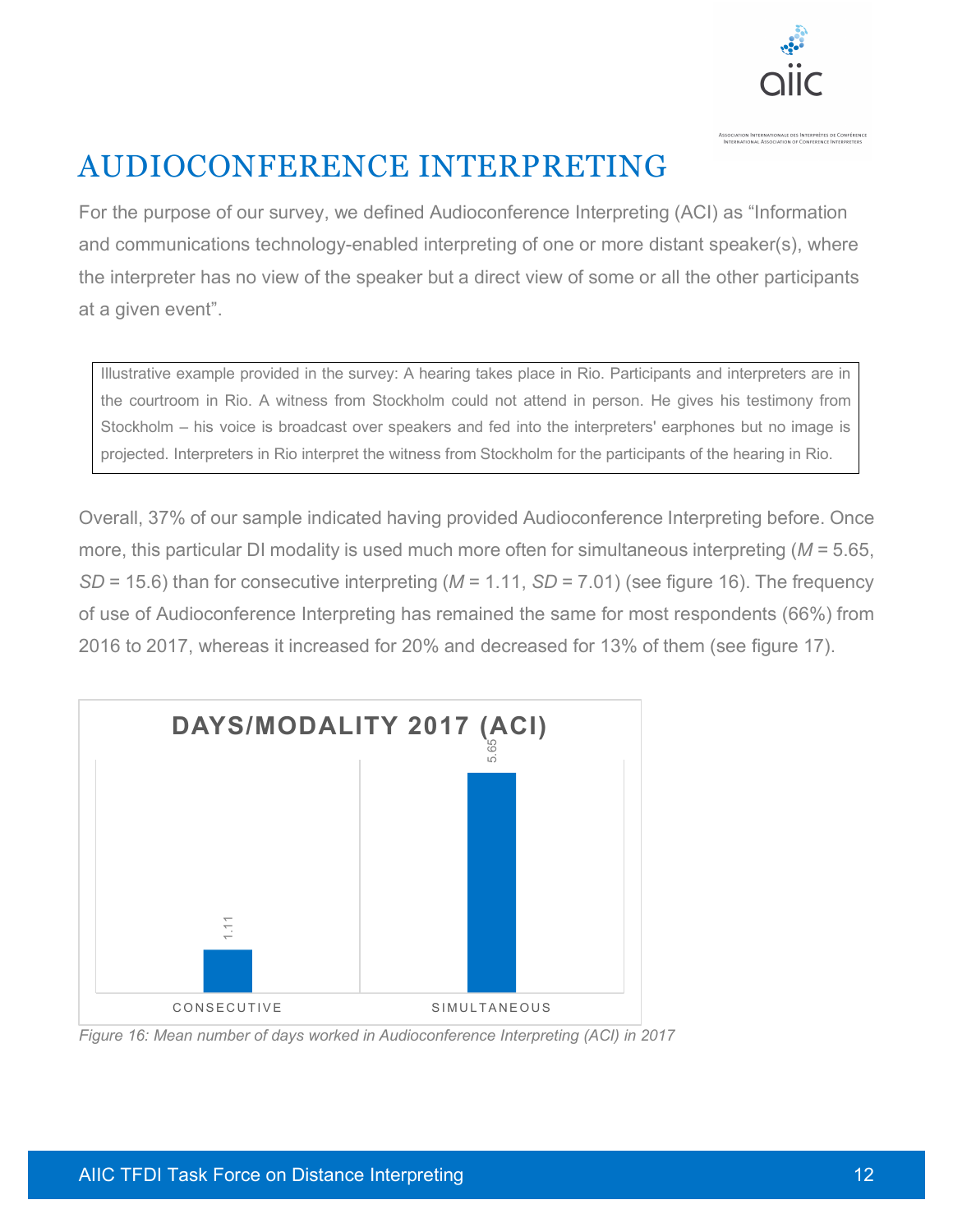



*Figure 17: Frequency of days worked in Audioconference Interpreting (ACI) in 2017*

Most staff interpreters report that their working conditions (or contracts) do not address the use of ACI (64%). Sometimes, (24%) it is explicitly allowed, while at times (12%), albeit less often, it is ruled out (see figure 18). Freelancers report being informed about the use of ACI somewhat more frequently (46% always or often) than not (42% rarely or never) (see figure 19).

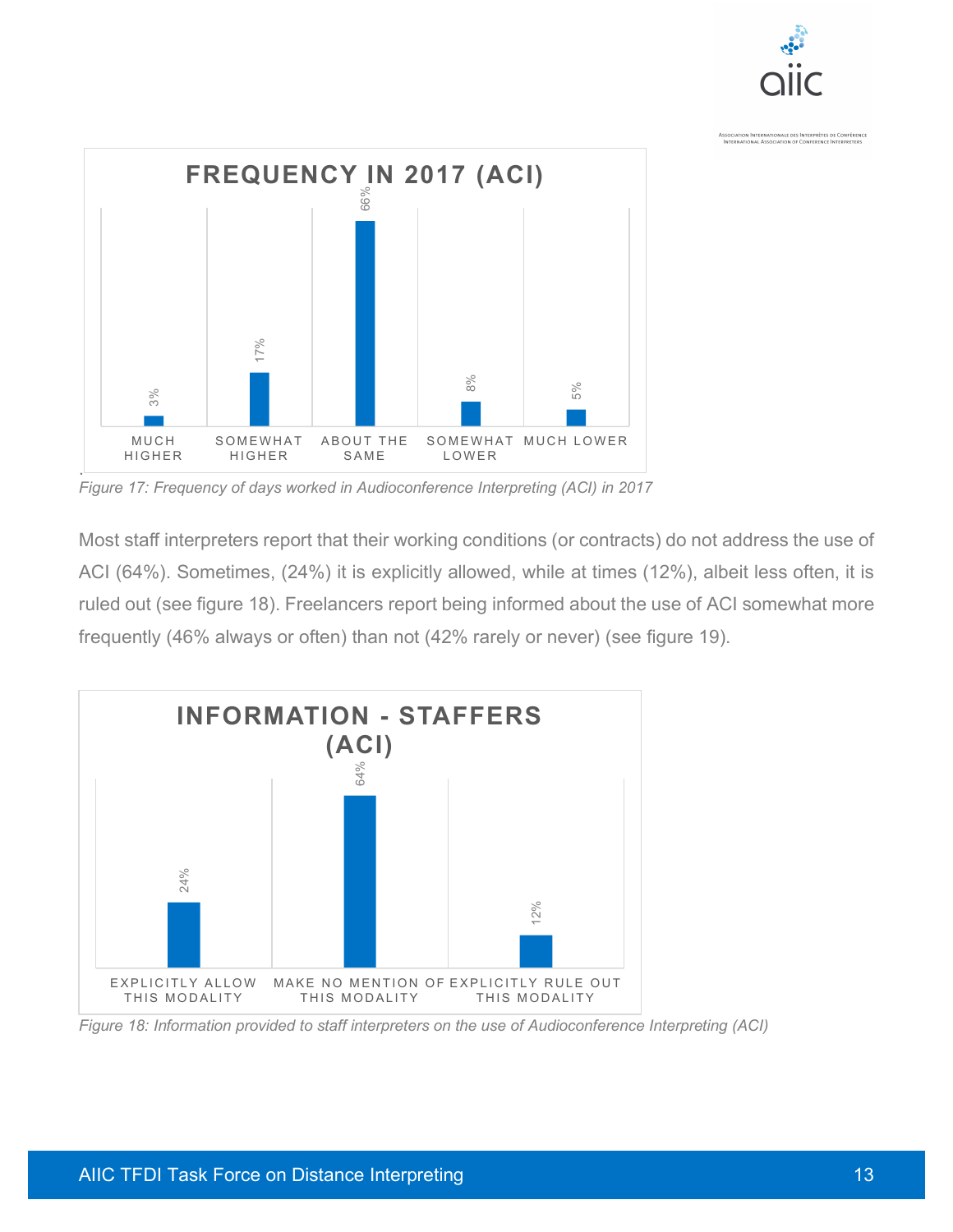

*Figure 19: Information provided to freelance interpreters on the use of Audioconference Interpreting (ACI)*

The majority of audioconferences last between 15 minutes and two hours (see figure 20) and although the duration of the overall workday remains the same for most interpreters (61%) some 39% report a reduction in workday duration (see figure 21).The number of interpreters assigned to events with audioconferences is usually the same (88%) as for an in-situ event (see figure 22).

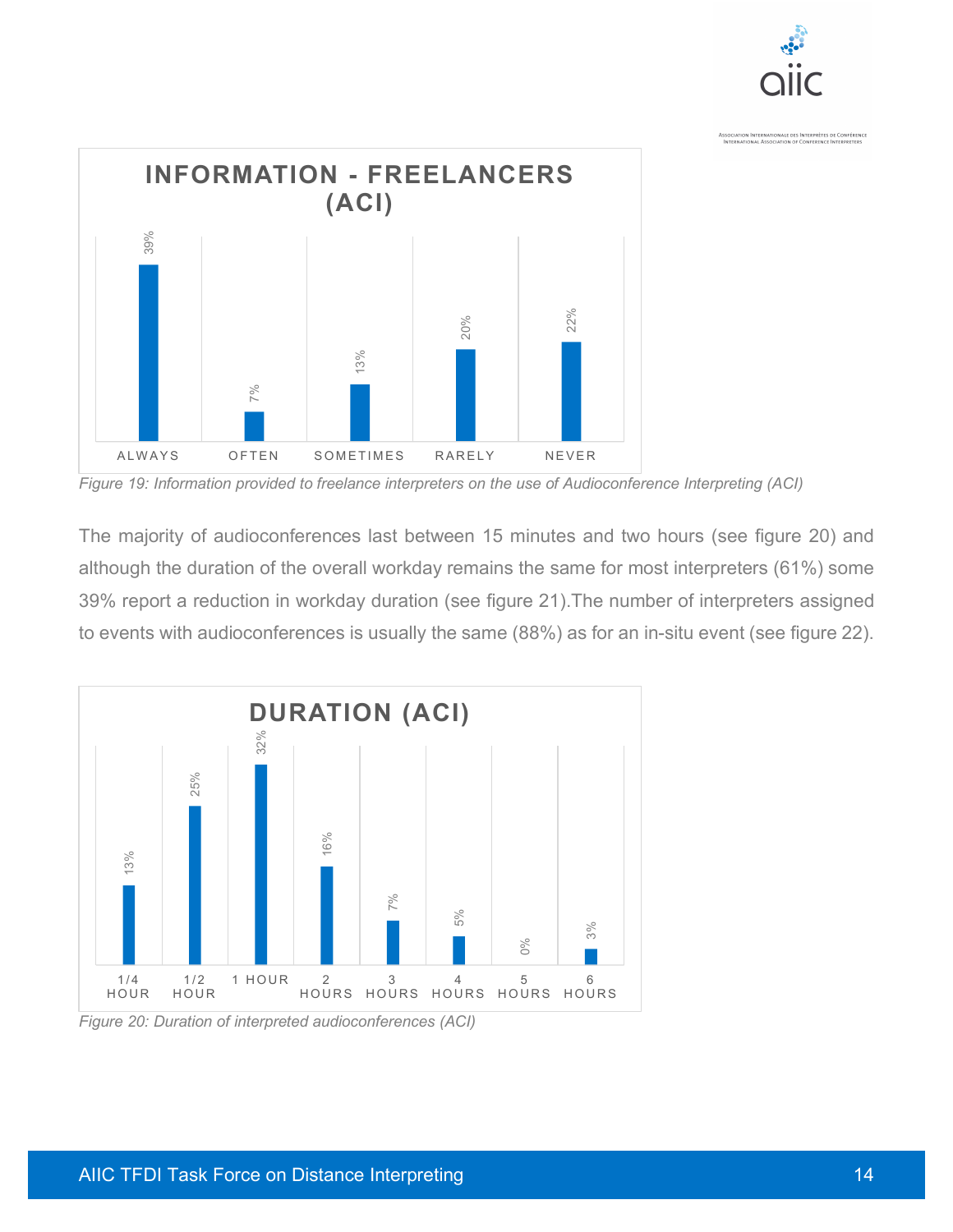



*Figure 21: Change in duration of workday at event with Audioconference Interpreting (ACI)*



*Figure 22: Change in wo/manning strength at event with Audioconference Interpreting (ACI)* When providing Audioconference Interpreting, respondents report working mostly with traditional interpreting consoles (80% always or often), followed by phone (57% always or often) and computers (39% always or often) (see figure 23). In this DI modality, the likelihood of receiving the (manuscripts of read) texts is viewed as the same as during ordinary in-situ conference interpreting by just under half of respondents (45%), but as markedly lower by just over half (54%) (see figure 24).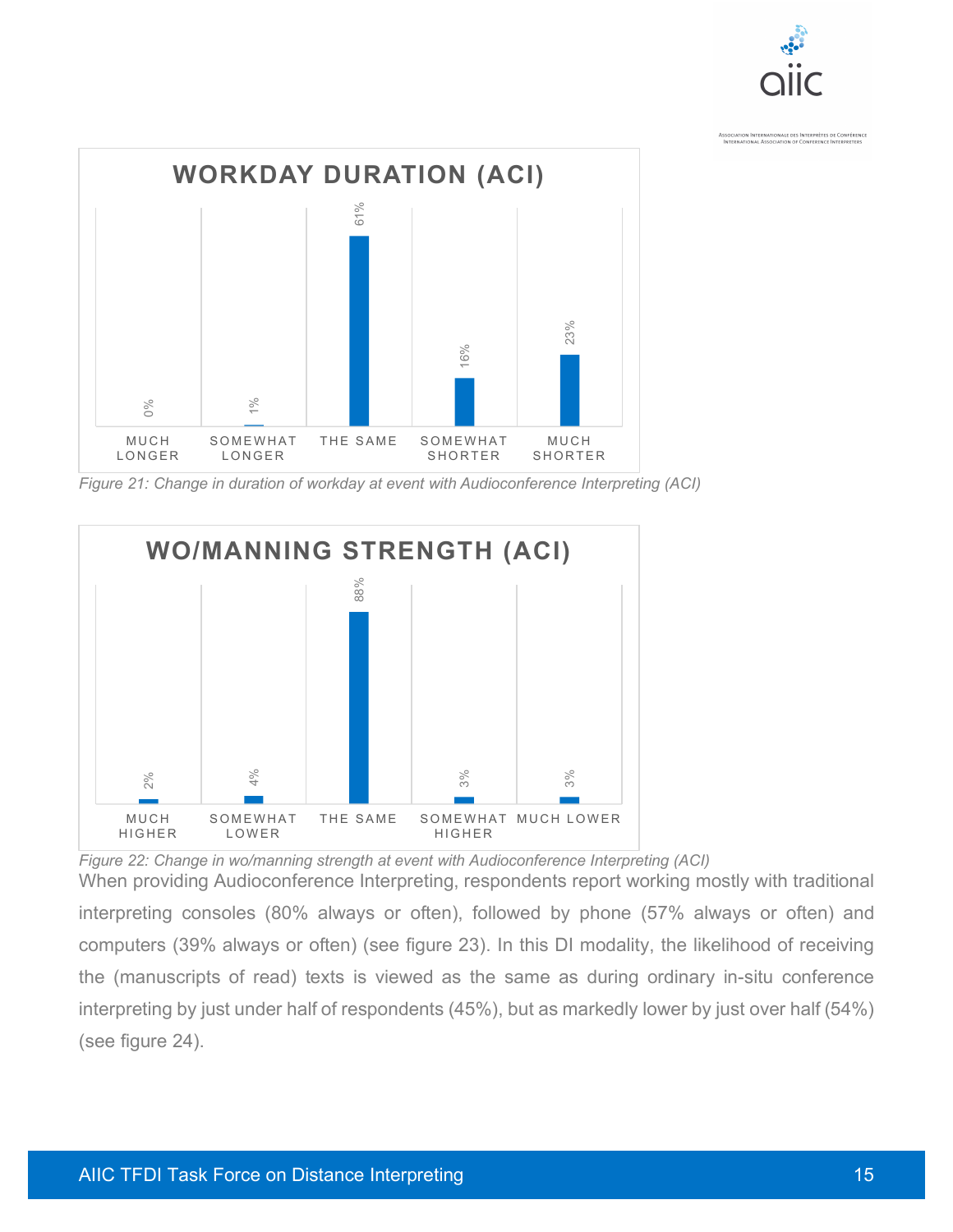



*Figure 23: Equipment used for Audioconference Interpreting (ACI)*



*Figure 24: Availability of (manuscripts of read) text for Audioconference Interpreting (ACI)*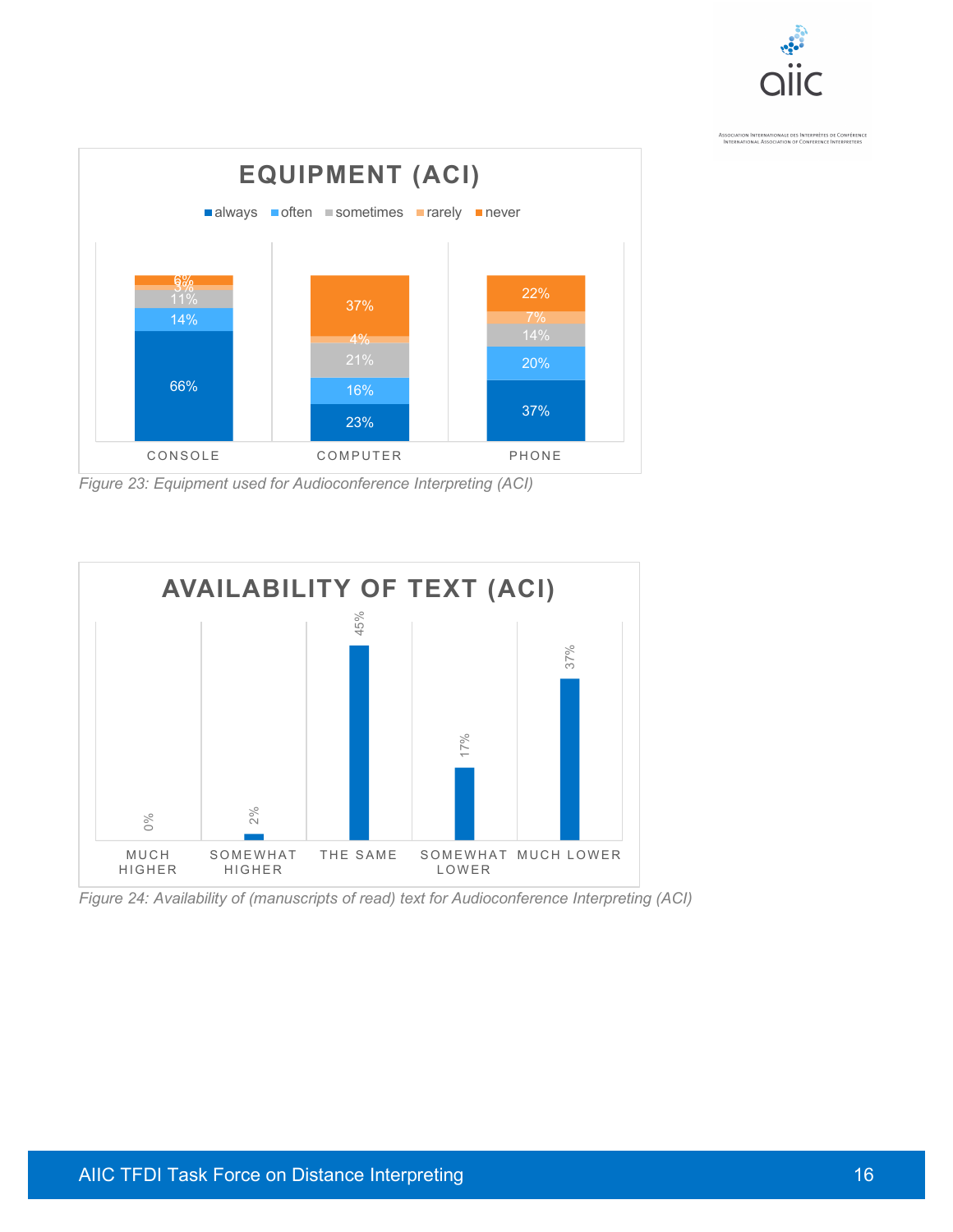

## VIDEO REMOTE INTERPRETING

We defined Video Remote Interpreting (VRI) as "Information and communications technologyenabled interpreting of one or more distant speaker(s)/signer(s), where the interpreter has a video-mediated view of that speaker/signer but no direct view of the other participants at a given event".

The example provided in the survey: A conference takes place in Dakar. Participants are in the conference room in Dakar. Some interpreters are in Paris, others in Mexico. The image of conference participants is projected on a screen, their voices fed into the interpreters' earphones. Interpreters in Paris and Mexico interpret all conference proceedings for conference participants in Dakar.

Of our respondents, 26% had provided Video Remote Interpreting before. VRI is used more often for simultaneous interpreting (*M* = 2.99, *SD* = 4.01) than for consecutive interpreting (*M* = 0.30, *SD* = 1.36) (see figure 25). Overall, the frequency of use of Video Remote Interpreting has remained the same for half of respondents (51%) from 2016 to 2017. It increased for 30% of them while it decreased for only 19% (see figure 26).

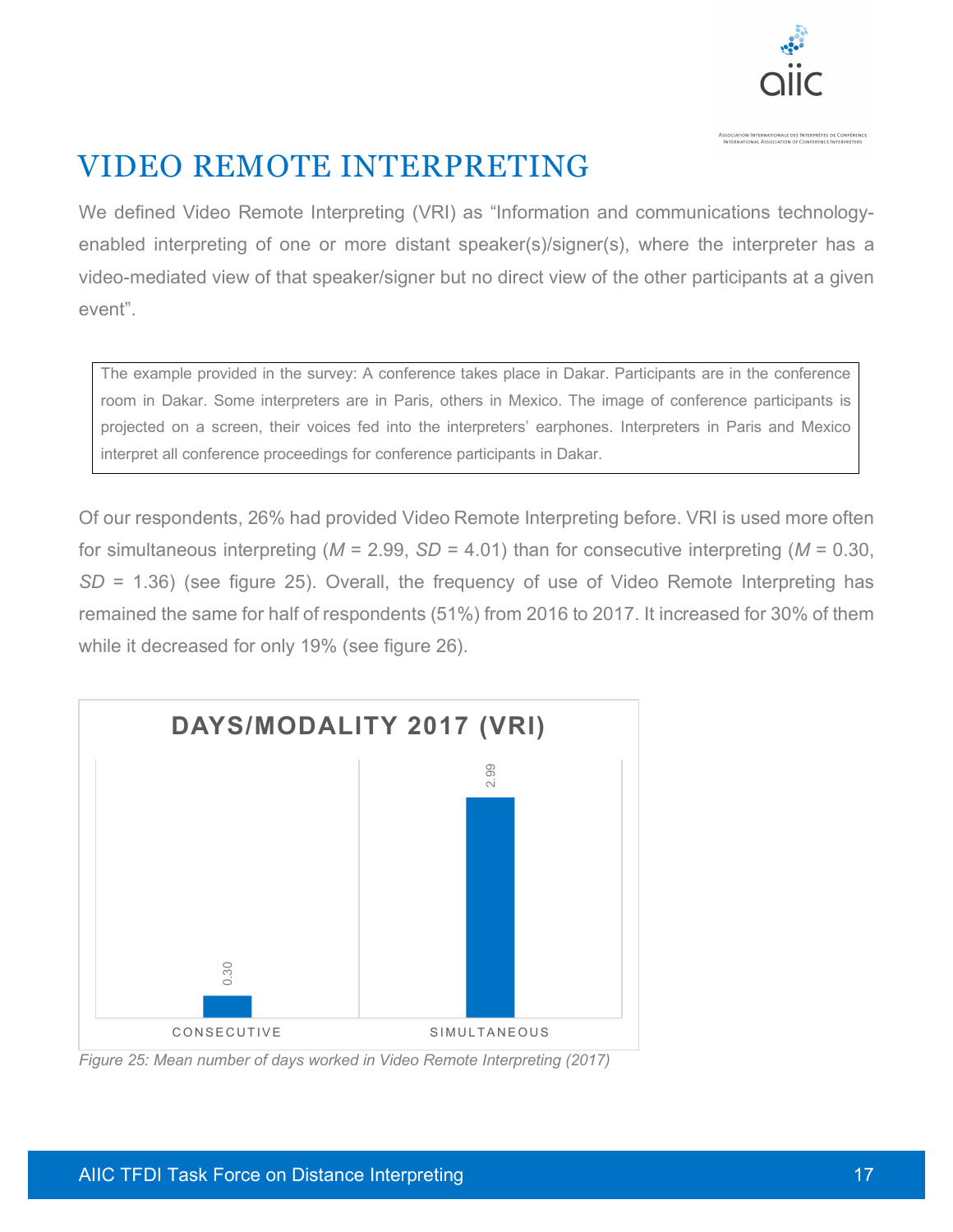



*Figure 26: Frequency of days worked in Video Remote Interpreting (VRI) in 2017*

The working conditions (or contracts) of just over half of staff interpreters do not address the use of VRI (53%). However, just under half (42%) report that their working conditions explicitly allow it. Very rarely (5%) is Video Remote Interpreting explicitly ruled out (see figure 27).

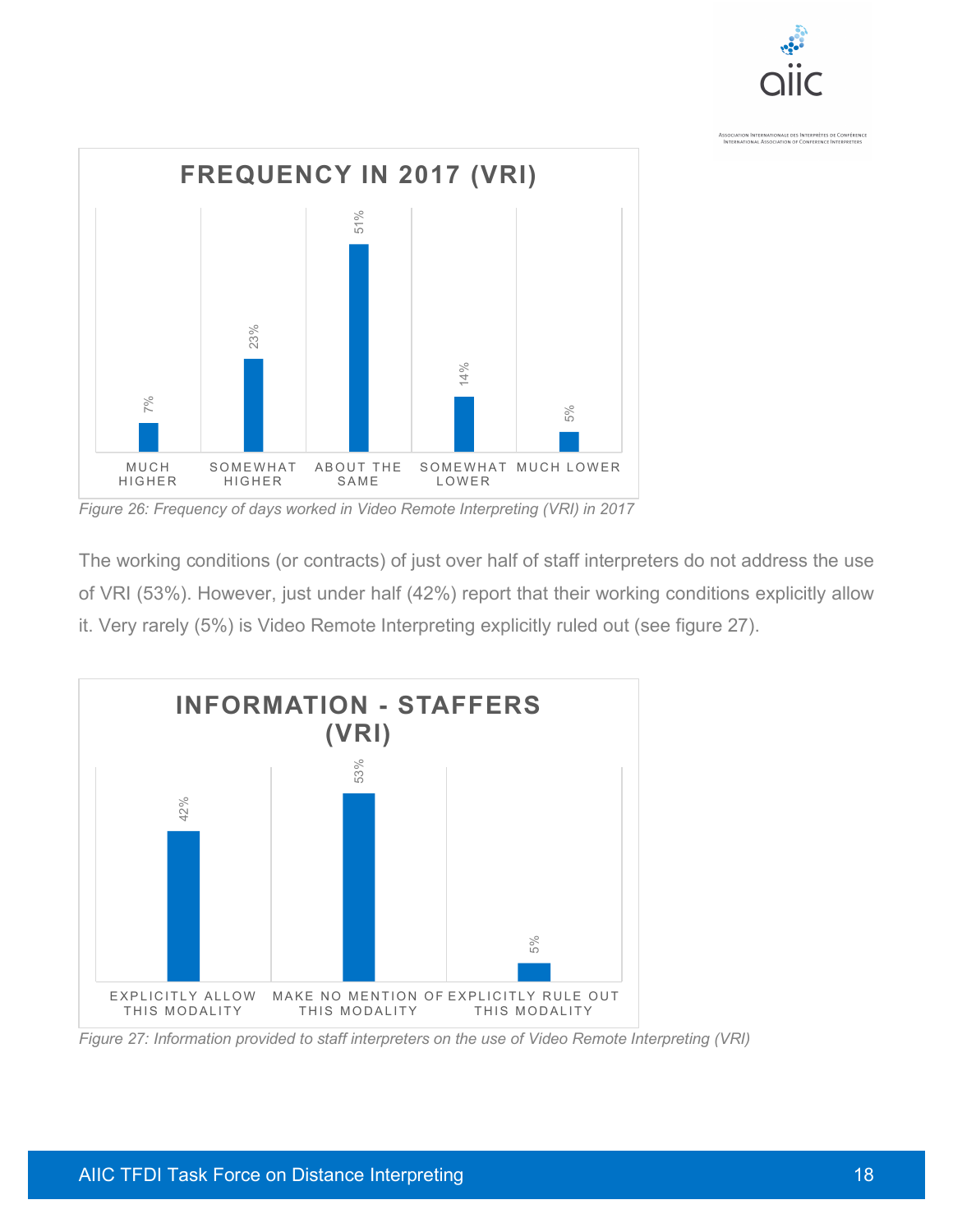



*Figure 28: Information provided to freelance interpreters on the use of Video Remote Interpreting (VRI)*

Freelancers report being informed about the use of VRI much more often (69% always or often) than not (27% rarely or never) (see figure 28).



*Figure 29: Change in duration of workday at event with Video Remote Interpreting (VRI)* The duration of the overall workday is shorter during Video Remote Interpreting (43% much or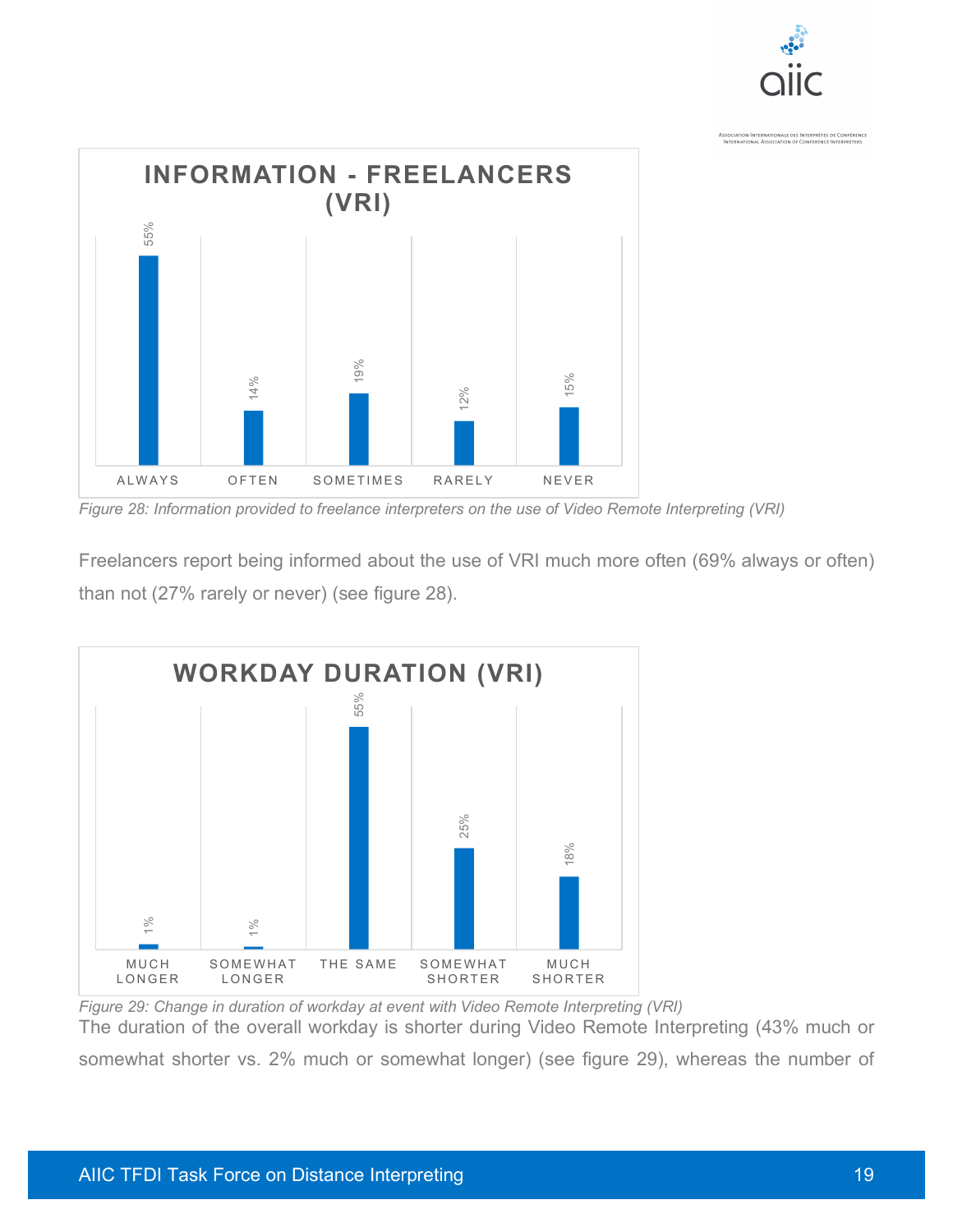

interpreters assigned to VRI events is usually the same (85%) as for an in-situ event (see figure 30).



*Figure 30: Change in wo/manning strength at event with Video Remote Interpreting (VRI)*



*Figure 31: Interpreters' workplace during Video Remote Interpreting (VRI)*

For VRI, respondents report mostly being located at the conference venue (75% always or often).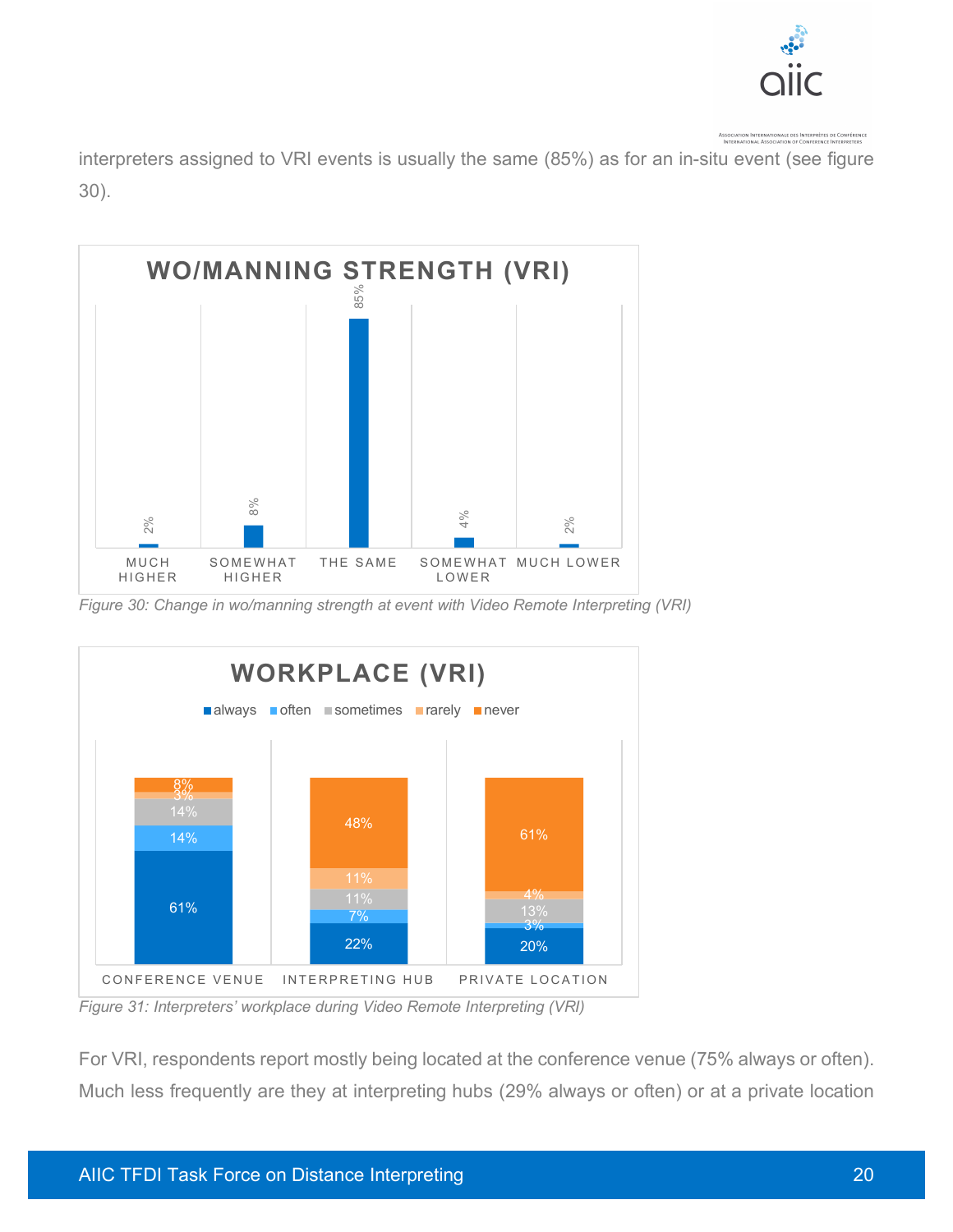

(23% always or often) (see figure 31). They are usually in the same place as their booth mate(s) (86% always or often) but less often with the entire team (72% always or often) (see figure 32).



*Figure 32: Interpreters' physical location during Video Remote Interpreting (VRI)*



*Figure 33: Interpreters' workspace during Video Remote Interpreting (VRI)*

Soundproof booths are very often provided for VRI events (69% always or often). Yet, frequently there is no soundproof equipment available (38% always or often) while sometimes interpreters work in soundproof rooms rather than booths (22% always or often) (see figure 33).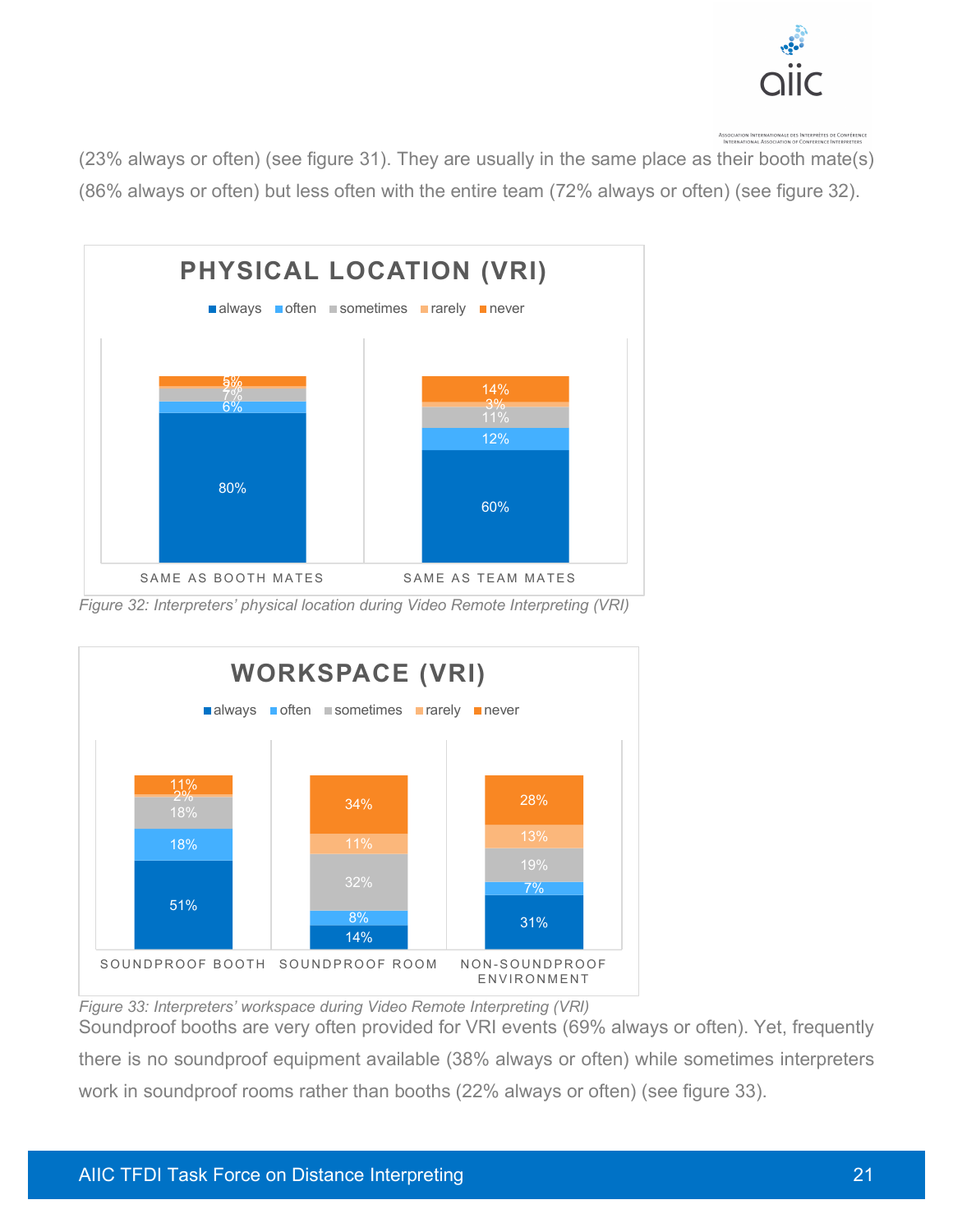



*Figure 34: Technical equipment used for Video Remote Interpreting (VRI)*



*Figure 35: Type of screes used for visual input during Video Remote Interpreting (VRI)*

When providing Video Remote Interpreting, respondents largely report working with traditional interpreting consoles (81% always or often) and less frequently with computers (40% always or often) (see figure 34). Visual input in Video Remote Interpreting is most often provided on one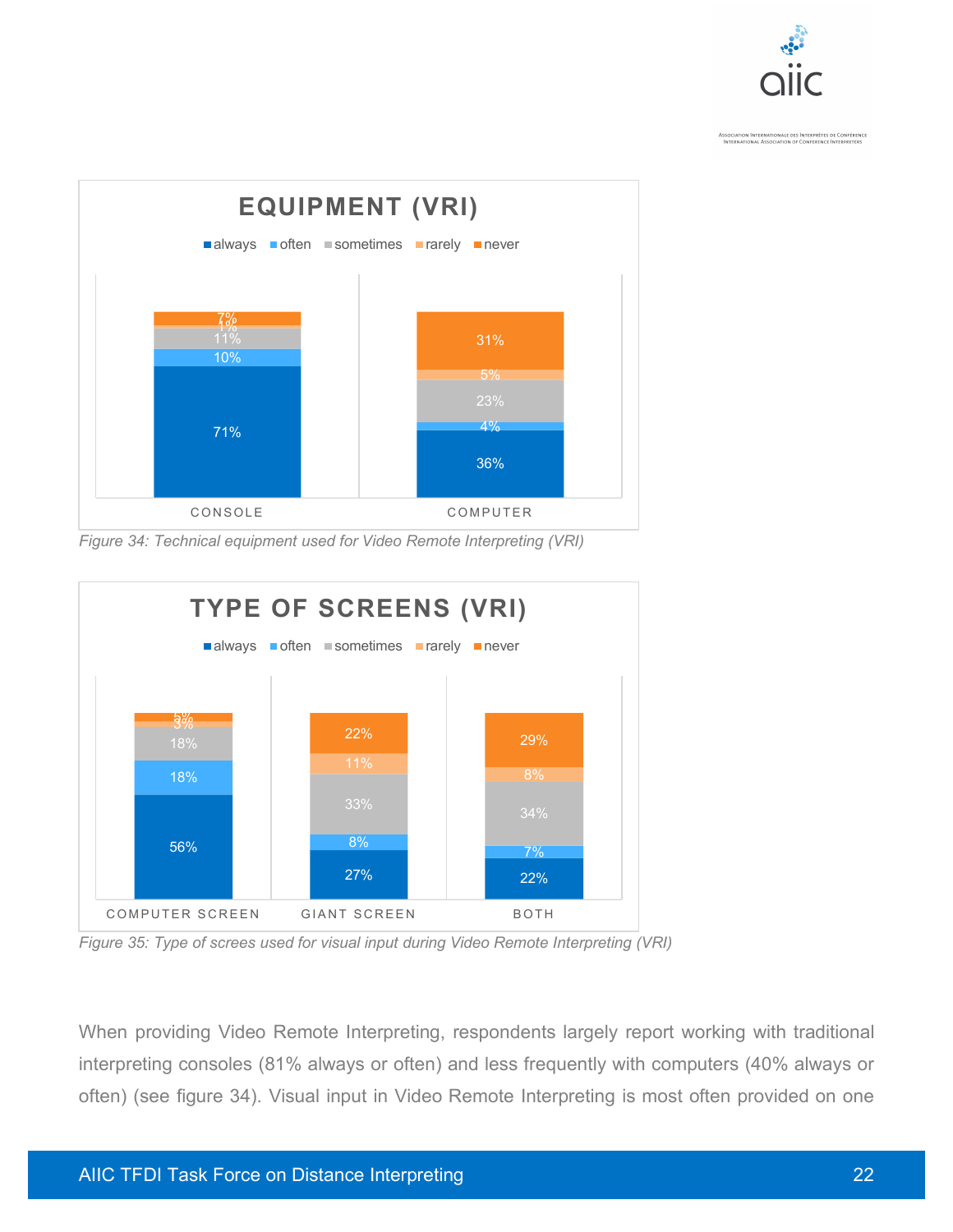

screen (82%) and more rarely on multiple screens (39% always or often) (see figure 36). These screens are most often computer-screen sized (74%), although frequent use of giant screens is reported at 35%. The use of both types of screen simultaneously is reported at 29% (see figure 35). As for the visual input presented, most frequently this comprises the speaker (83%) and slides (61%) while listeners and speakers' texts are most frequently not shown (60% and 79% respectively) (see figure 37). Finally, the likelihood of receiving the (manuscripts of read) texts is viewed as the same as during ordinary in-situ conference interpreting by the majority of respondents (59%), but as markedly lower by 33% and markedly higher by only 8% (see figure 38).



*Figure 36: Number of screens used for visual input during Video Remote Interpreting (VRI)*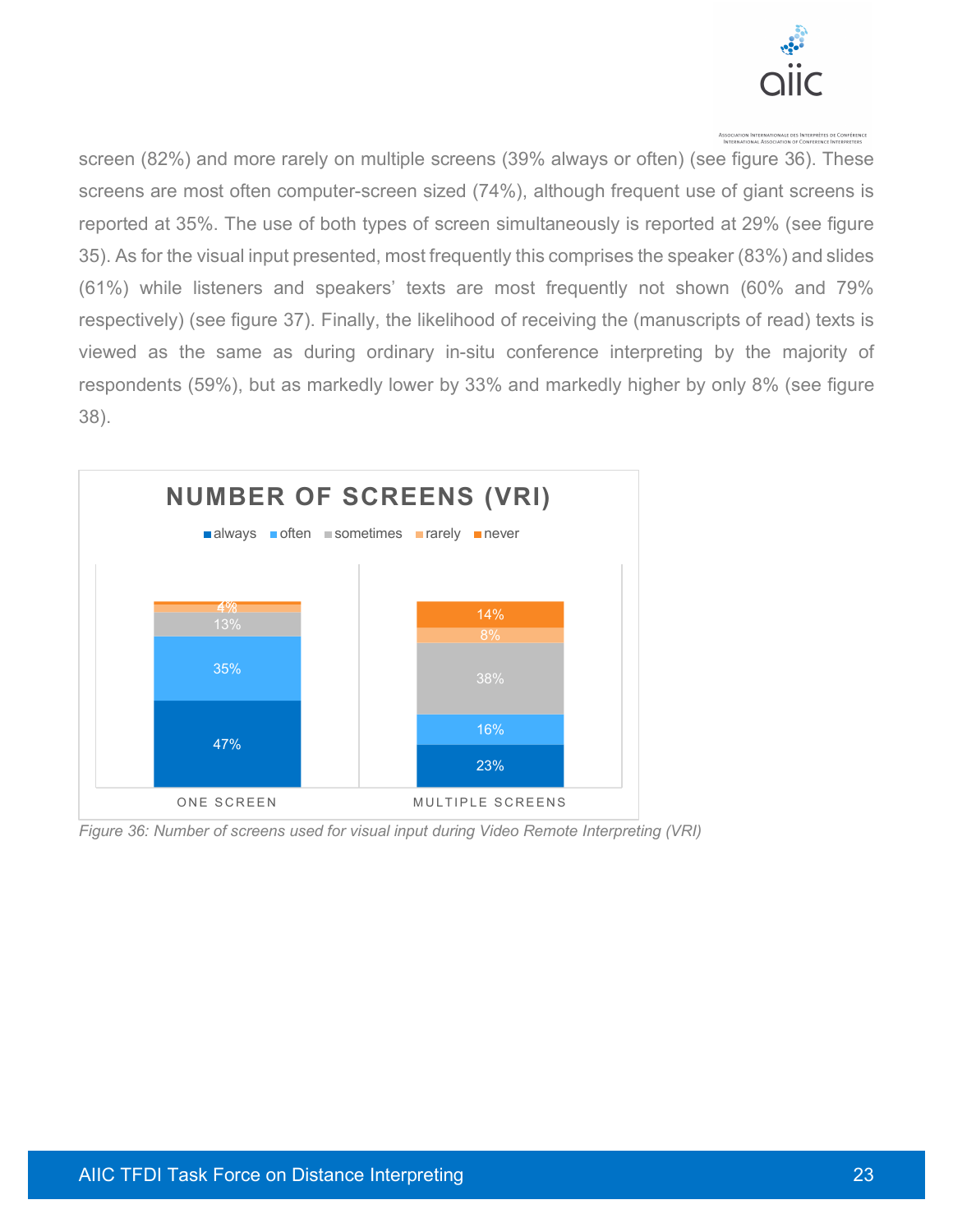



*Figure 37: Type of visual input provided during Video Remote Interpreting (VRI)*



*Figure 38: Availability of (manuscripts of read) text for Video Remote Interpreting (VRI)*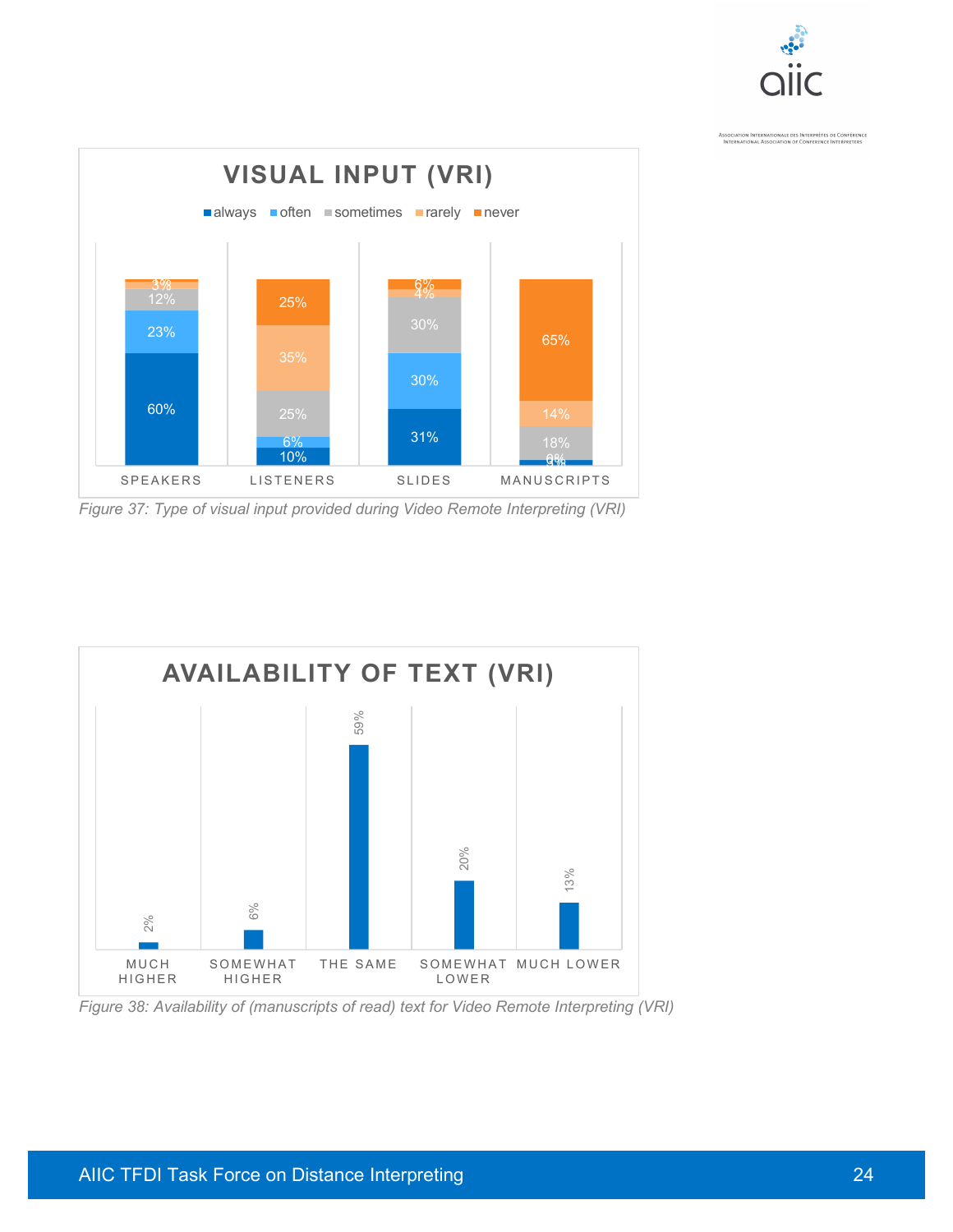

# AUDIO REMOTE INTERPRETING

In our survey, Audio Remote Interpreting (ARI) was defined as "Information and communications technology-enabled interpreting of one or more distant speaker(s), where the interpreter has no view of the speaker nor of any other participants at a given event".

The illustrative example provided in the survey: An interview takes place in Vancouver. Interviewer and interviewee are in Vancouver. The interpreters are in New Delhi. The voices of the interviewer and interviewee are fed into the interpreters' earphones but no image is projected. The interpreters in New Delhi interpret the entire interview for the participants in Vancouver.

Of our total sample, 17% had provided Audio Remote Interpreting before. Once more, this particular DI modality is used much more often for simultaneous interpreting (*M* = 5.46, *SD* = 18.15) than for consecutive interpreting (*M* = 2.05, *SD* = 9.89) (see figure 39). While for half of respondents the frequency of use of Audio Remote Interpreting has remained the same (52%) from 2016 to 2017 for almost a third (28%) it has risen while for about a fifth (20%) it has fallen. (see figure 40).

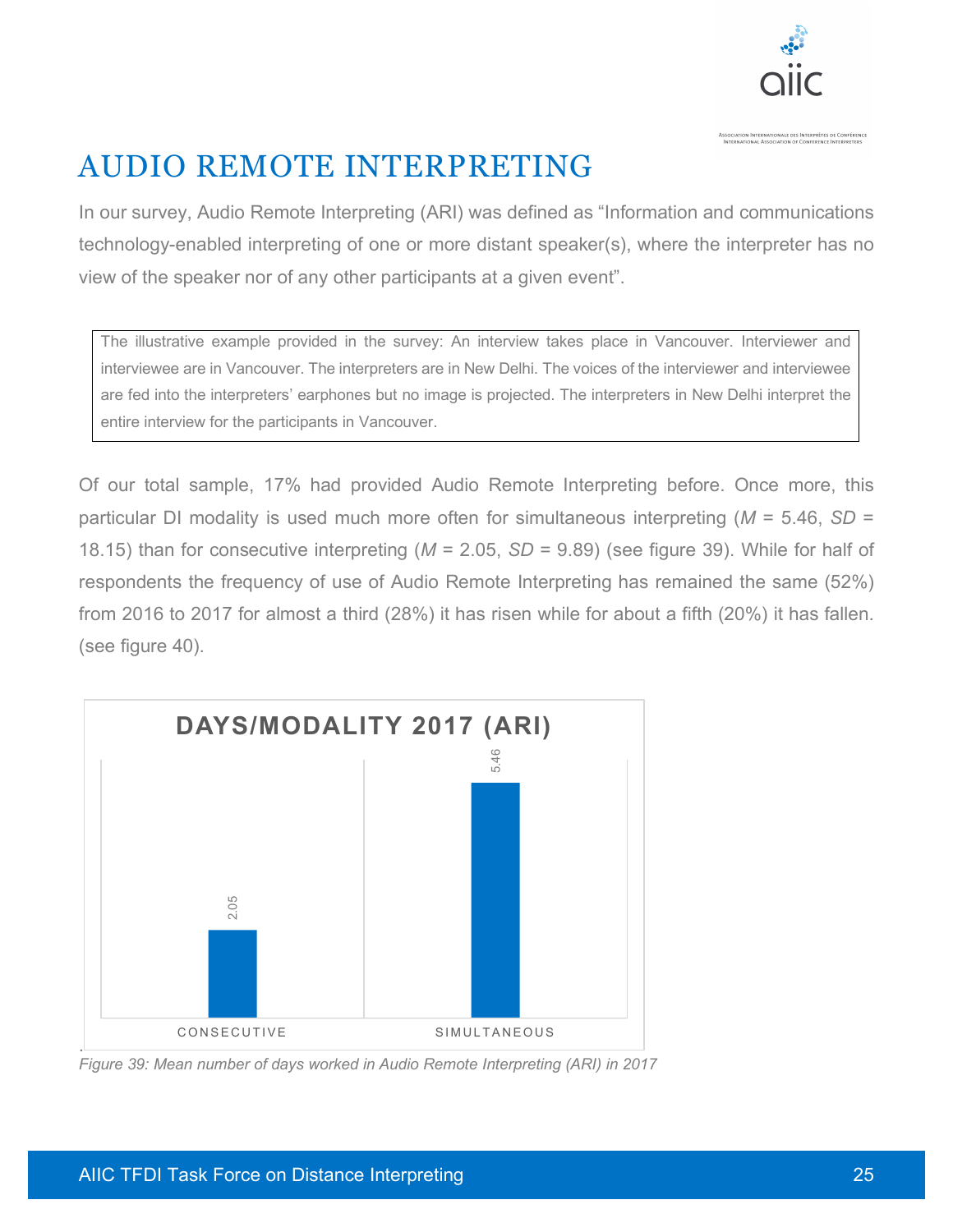

*Figure 40 Frequency of days worked in Audio Remote Interpreting (ARI) in 2017*



*Figure 41: Information provided to staff interpreters on the use of Audio Remote Interpreting (ARI)*

The working conditions (or contracts) of the majority of staff interpreters (69%) rule out ARI. In around a fifth of cases (23%) ARI is explicitly allowed; in 8% it is not mentioned (see figure 41).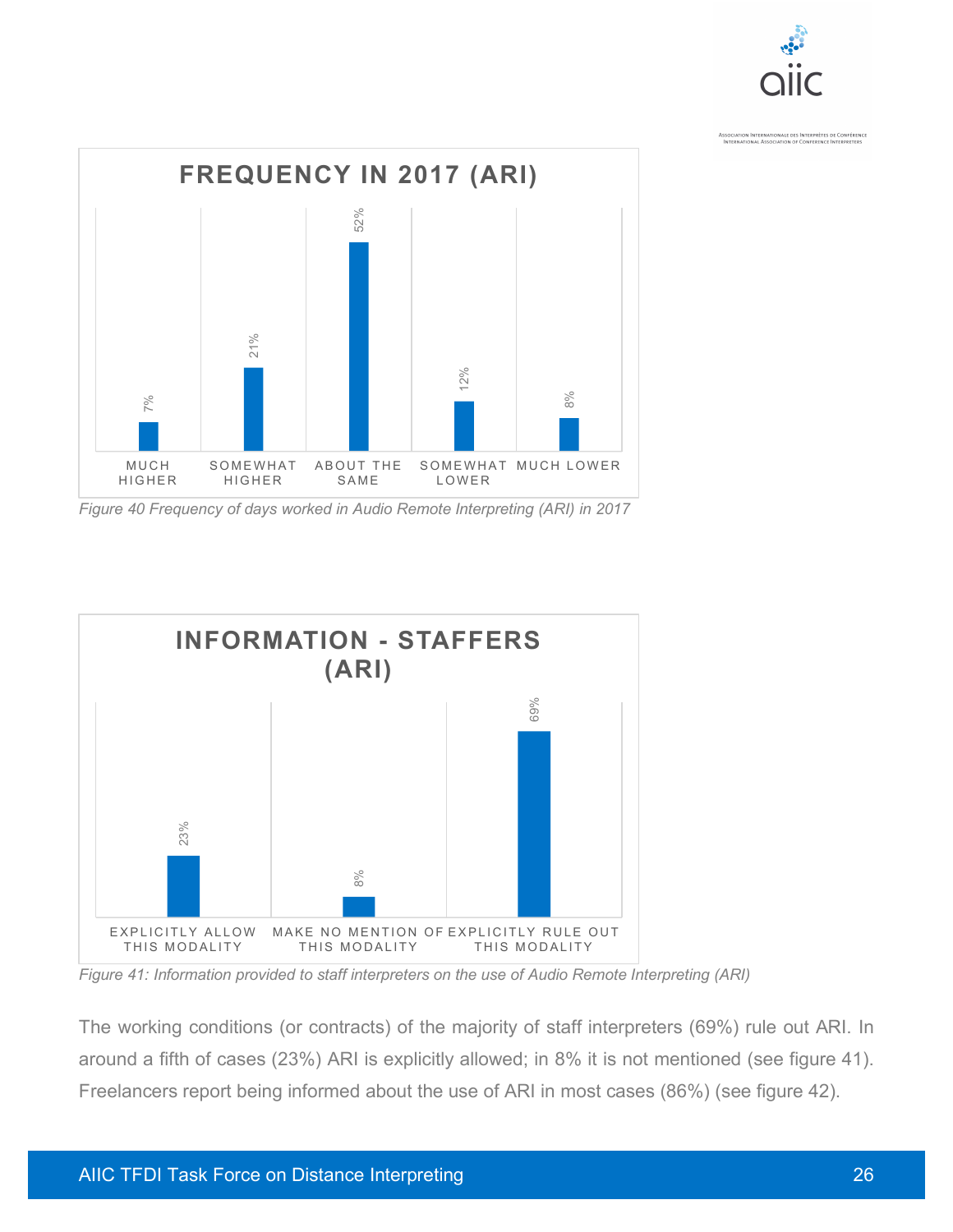

*Figure 42: Information provided to freelance interpreters on the use of Audio Remote Interpreting (ARI)*

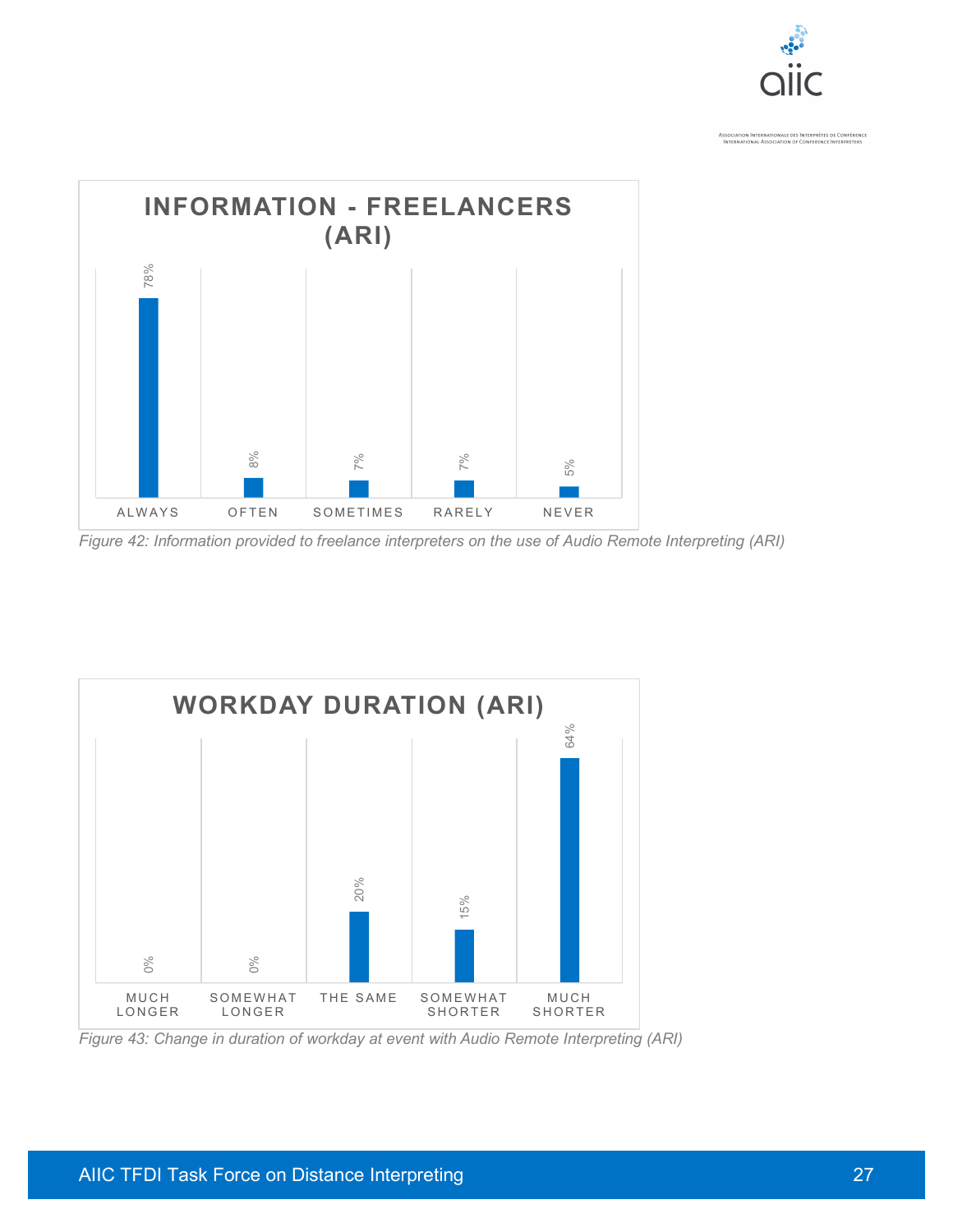



*Figure 44: Change in wo/manning strength at event with Audio Remote Interpreting (ARI)*

The duration of the overall workday is shorter during Audio Remote Interpreting for most respondents (79%) and the same for the rest (see figure 43). The number of interpreters assigned to ARI events is the same as for an in-situ event for 56%, lower for 36% and higher for only 9% (see figure 44).

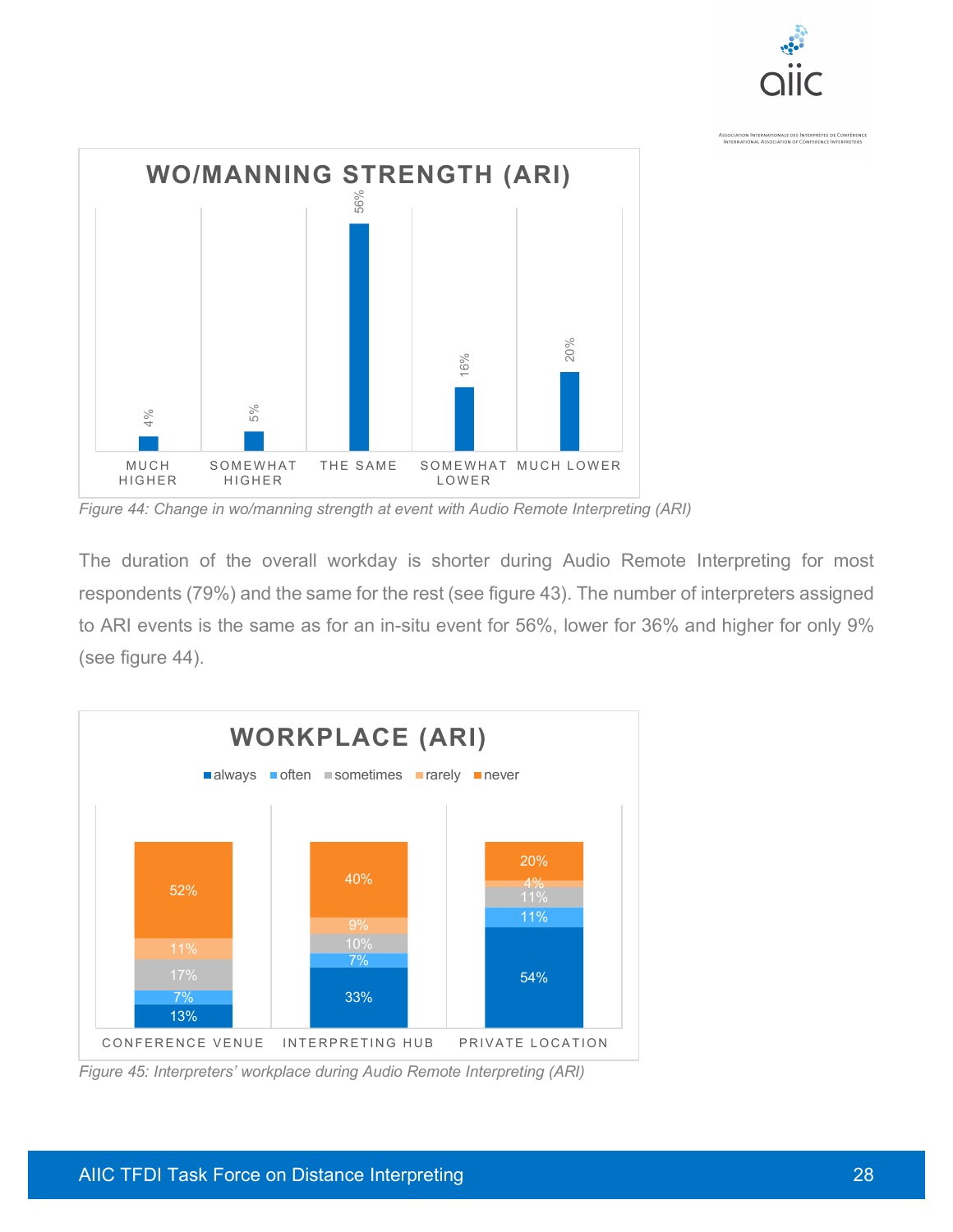

For ARI, respondents report mostly being located at a private location (65% always or often). Much less frequently are they at interpreting hubs (40% always or often) or at a conference venue (20% always or often) (see figure 45).



*Figure 46: Interpreters' physical location during Audio Remote Interpreting (ARI)*

They are located in the same place as their booth mate(s) (44%) as often as they are not (44%) and generally not in the same place as the rest of the team (70% rarely or never) (see figure 46). They always or often work in non-soundproofed environments (72%) (see figure 47). When providing Audio Remote Interpreting, respondents largely report working with phones (65% always or often) and less frequently with traditional consoles (48% always or often) or computers (34% always or often) (see figure 48).

In ARI, the likelihood of receiving the (manuscripts of read) texts is viewed as markedly lower than during ordinary in-situ conference interpreting by the majority of respondents (58%). 33% of respondents report the likelihood to be the same, while for 9% it higher (see figure 49).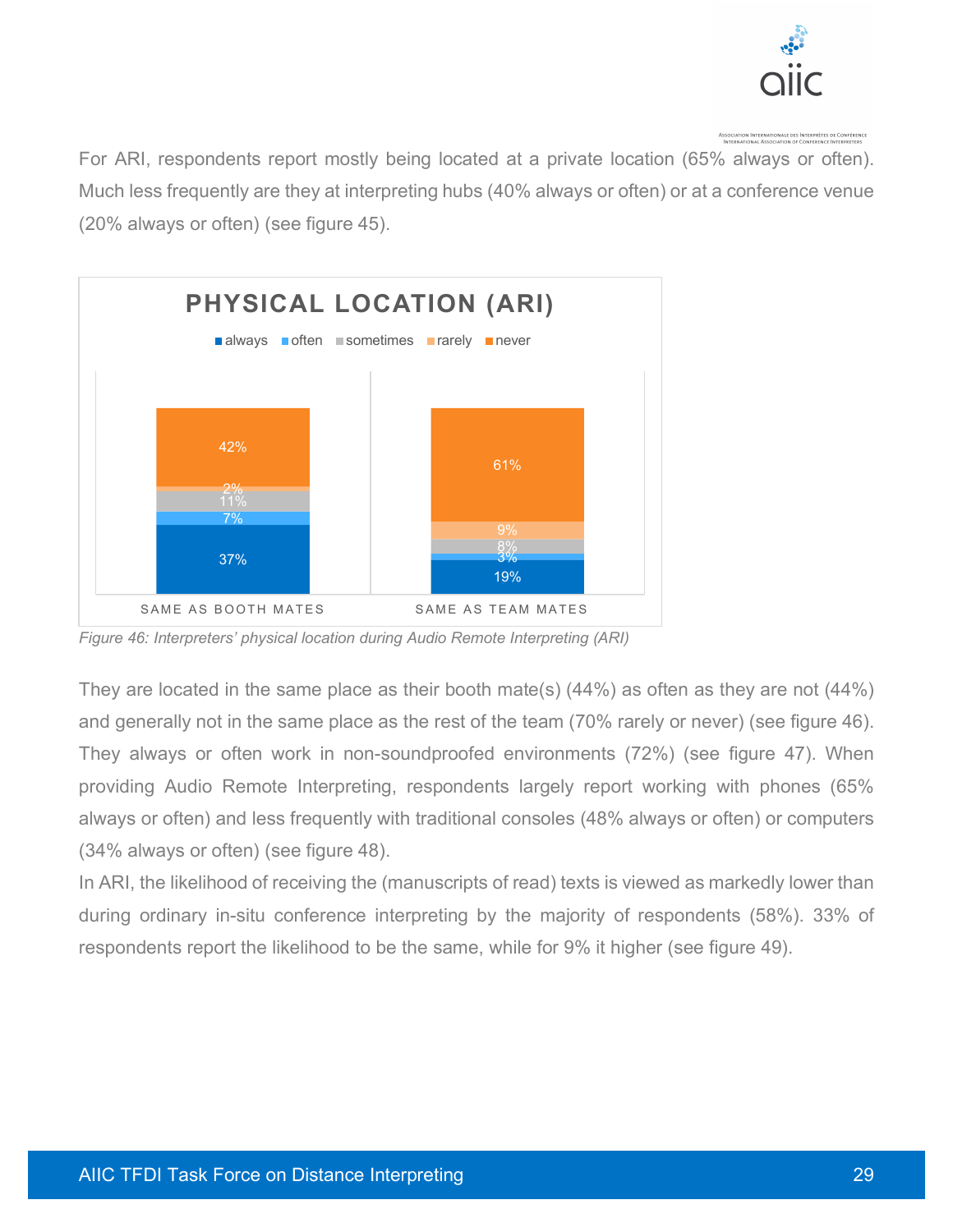



*Figure 47: Interpreters' workspace during Audio Remote Interpreting (ARI)*



*Figure 48: Technical equipment used for Audio Remote Interpreting (ARI)*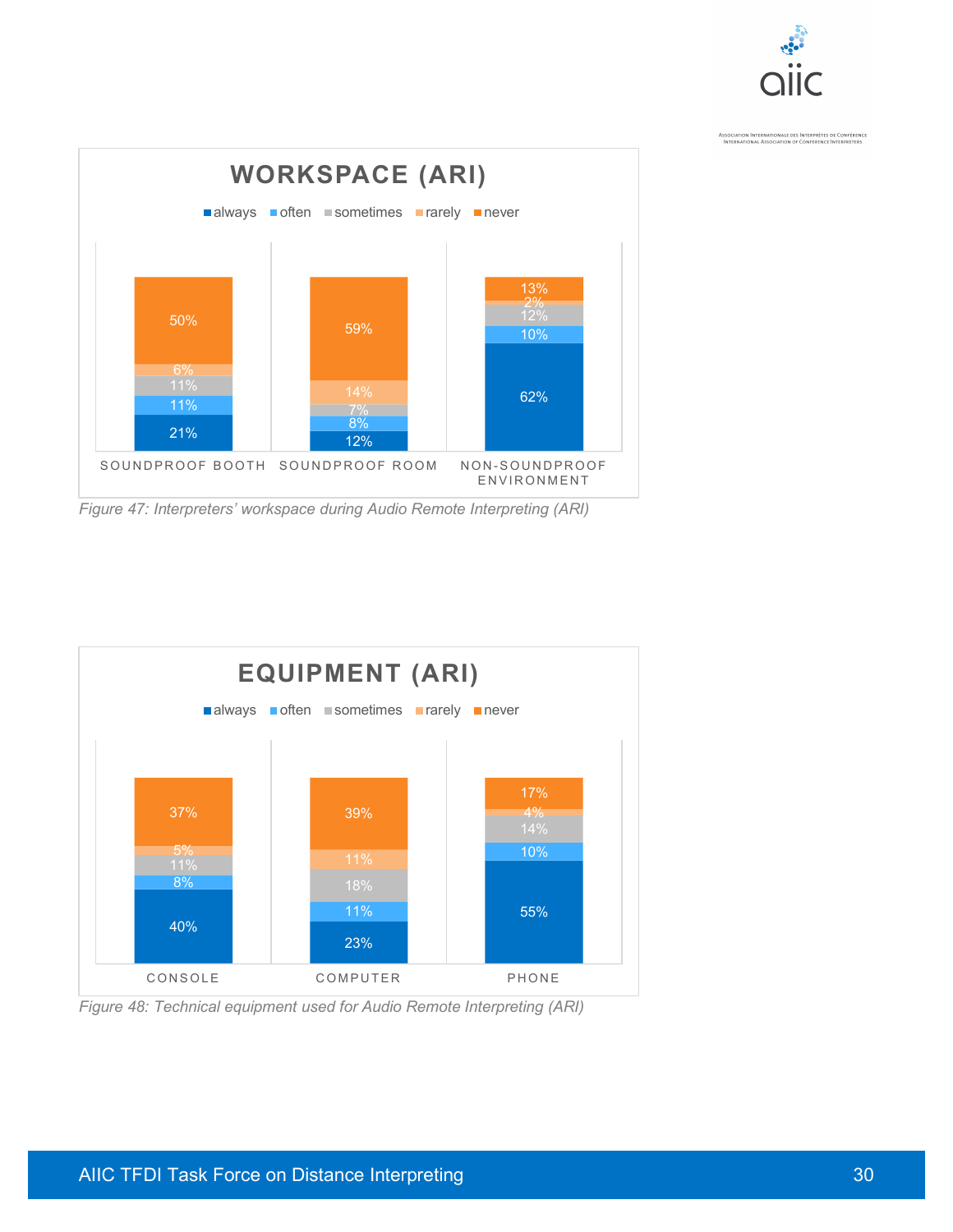

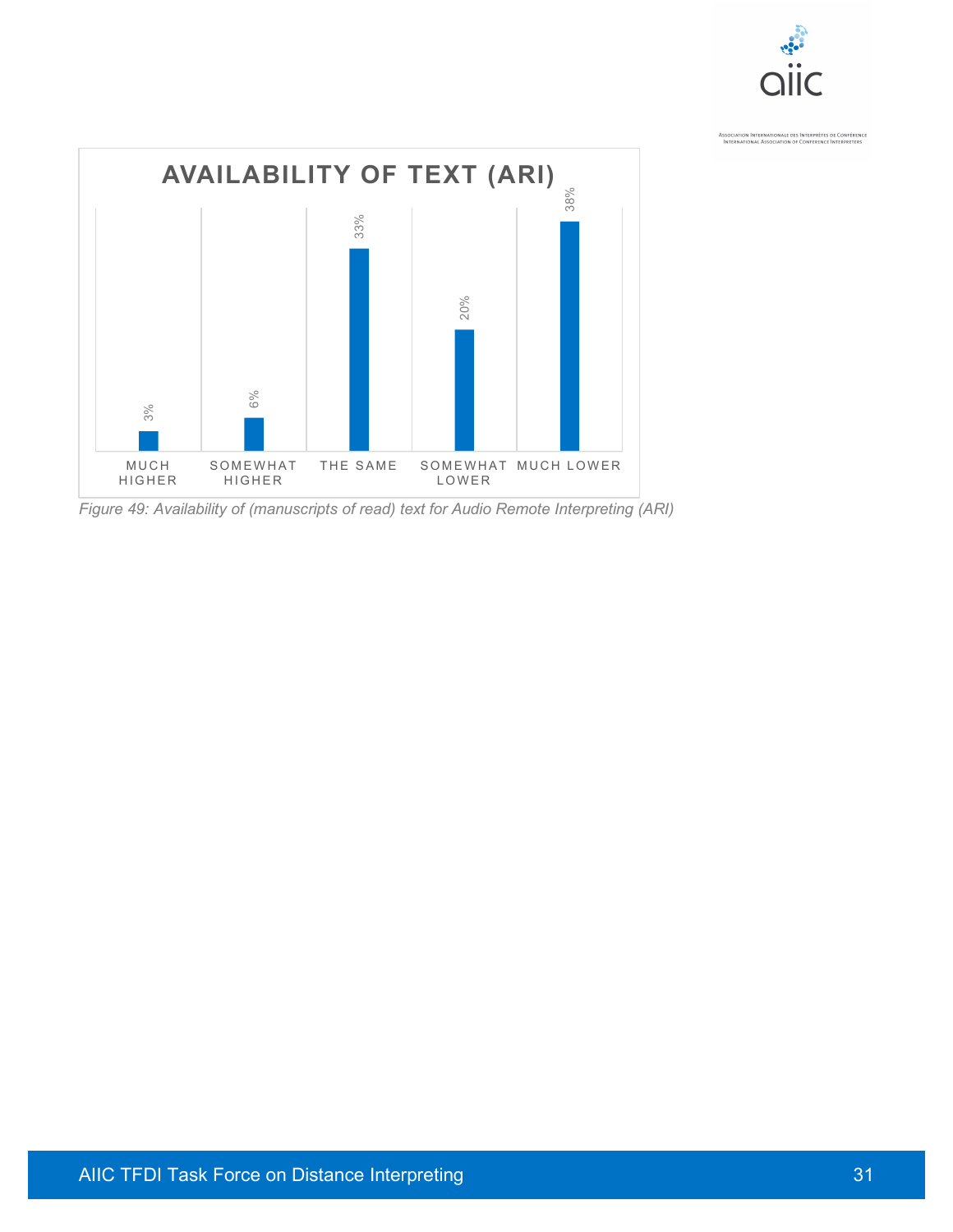

#### COMPARATIVE ANALYSIS

The direct comparison (where possible) of our data across the four Distance Interpreting (DI) modalities reveals interesting similarities and differences. For example, our data show that while for about half the interpreters surveyed the frequency of Distance Interpreting has remained the same in 2017, there is a general growth in the use of all four DI modalities (see figure 50). Similarly, simultaneous interpreting seems to be used most often, regardless of DI modality. Having said that, in absolute numbers, the average number of days worked in DI remains relatively low. For simultaneous, participants report providing VCI most often (just over 7 days on average), and VRI least often (just under 3 days on average). Both ACI and ARI were performed between 5 and 6 days on average. For consecutive, absolute figures are negligible for the video-based DI modalities (less than 1 day on average) and very low for audio-based DI modalities (between 1 and 2 days on average) (see figure 51). If the general growth trend continues, however, absolute figures can be expected to rise fairly rapidly.



*Figure 50: Frequency of days worked in Distance Interpreting (DI) in 2017*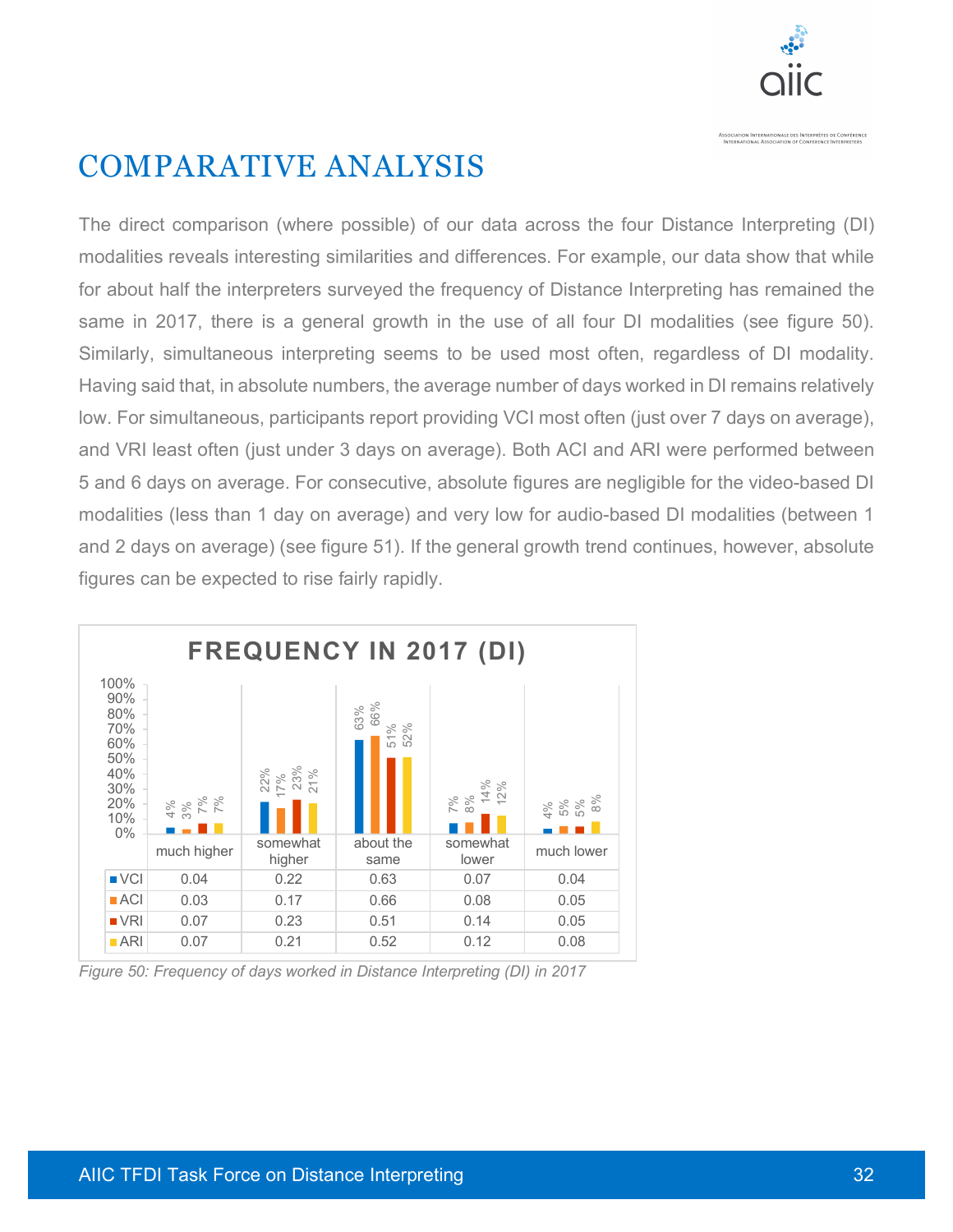



*Figure 51: Mean number of days worked in Distance Interpreting (DI) in 2017*

Unlike VRI and ARI, where the duration of the "link" corresponds to the duration of the entire event, VCI or ACI are merely a part of a conference. Interestingly, the duration of both VCI and ACI do not usually appear to exceed two hours. In fact, both cluster around the one-hour mark (see figure 52). This appears to support the view that VCI and ACI are principally used to enable the temporally limited remote participation of a small number of individuals.

A comparison of the overall duration of the interpreters' workday across the four DI modalities shows that this duration is either the same as for an ordinary in-situ assignment (without the use of such technologies), or shorter. In the case of ARI the result is particularly clear, indicating that almost 4 times out of 5 (79%) the event is shorter. We conclude, therefore, that currently ARI is associated with the shortest remotely interpreted events (see figure 53).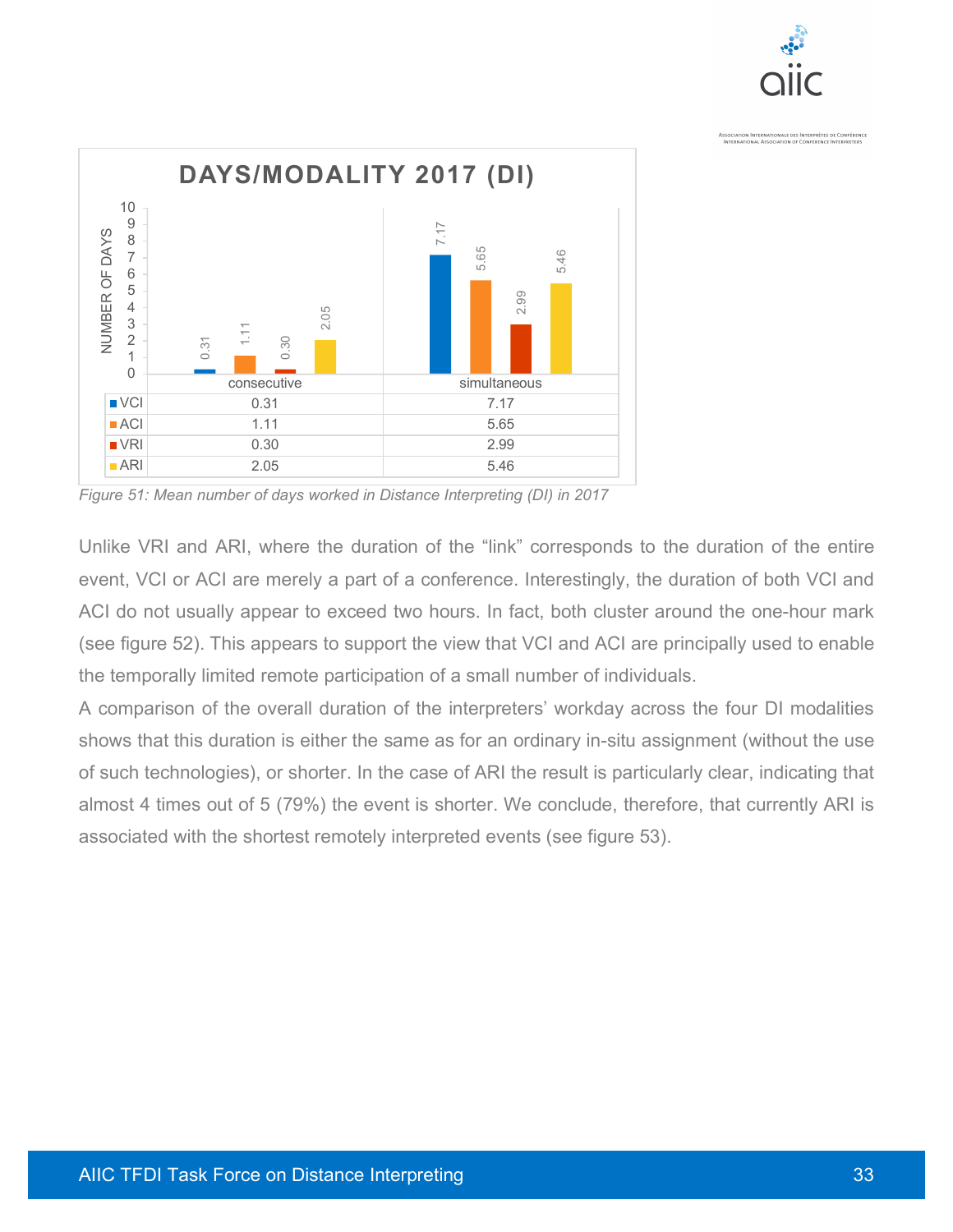



*Figure 52: Duration of interpreted VCI vs ACI*



*Figure 53: Change in duration of workday at event with Distance Interpreting (DI)*

The extent to which interpreters (both staffers and freelancers) are made aware of the use of DI technologies (in their staff regulations, contracts or general working conditions), varies not only across employment status, but also across DI modality. Freelance interpreters, for example, know that they are expected to provide remote interpreting (VRI or ARI) much more often than that they will be teleconference interpreting (ACI or VCI) (see figure 54). This might suggest that the use of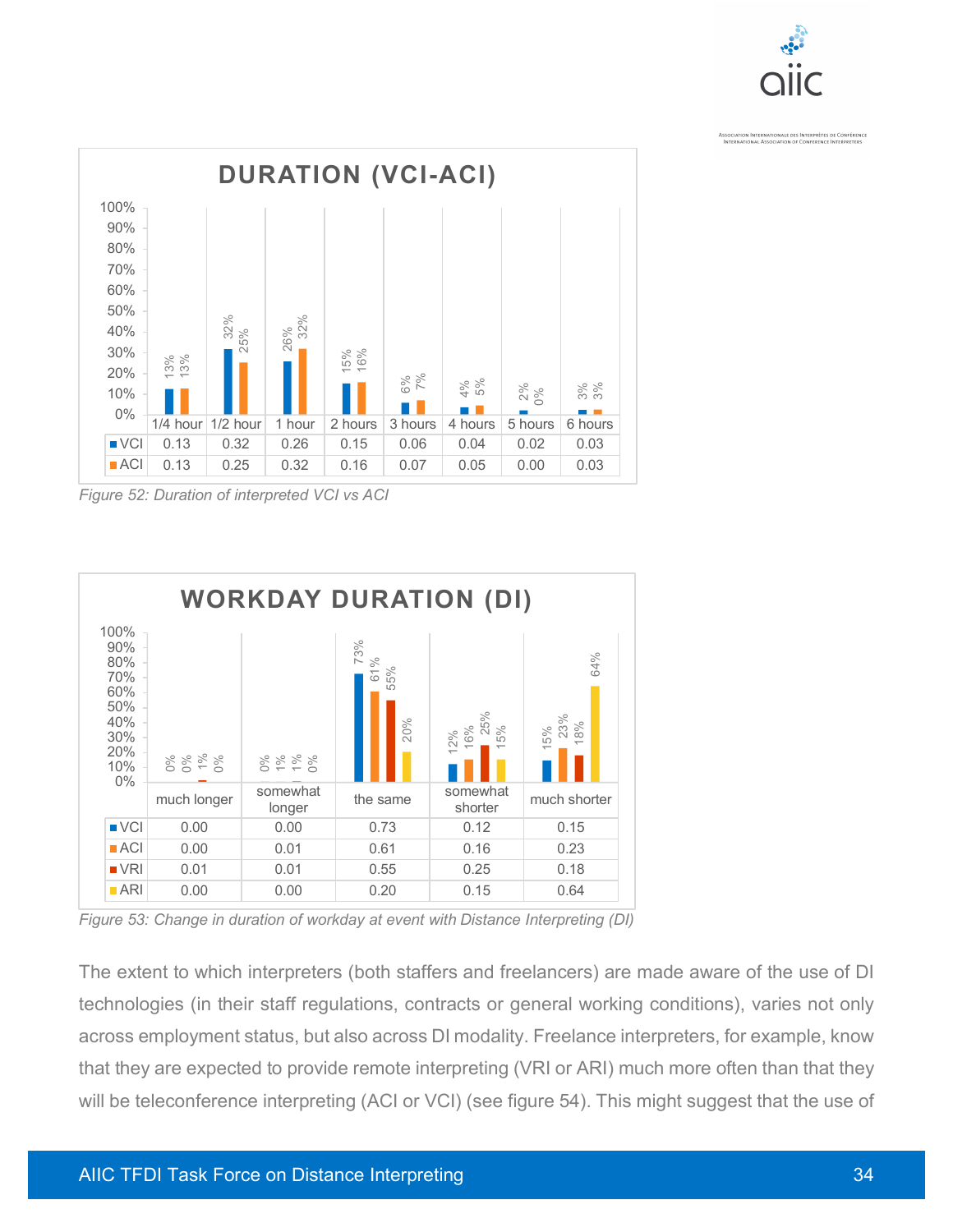

teleconference interpreting has become more customary among conference organizers and perhaps more acceptable among conference interpreters. When it comes to staff interpreters, it is interesting to note that, more often than not, the use of VCI, ACI and VRI are not mentioned in their working conditions (see figure 55). When they are mentioned, these modalities are usually explicitly allowed. This is not the case for ARI, which staff interpreters' working conditions almost systematically address – mainly to explicitly rule it out. These data (both from freelancers and staffers) might suggest that Audio Remote Interpreting is currently viewed as the most exceptional of the four DI modalities, and that it is therefore either ruled out entirely or explicitly mentioned in individual contracts. This might partly relate to the data gathered on wo/manning strength, which appears to be unaffected by the use of DI modalities, with the exception of ARI, where lower wo/manning levels are reported by 36% of respondents (see figure 56).



*Figure 54: Information provided to freelance interpreters on the use of Distance Interpreting (DI)*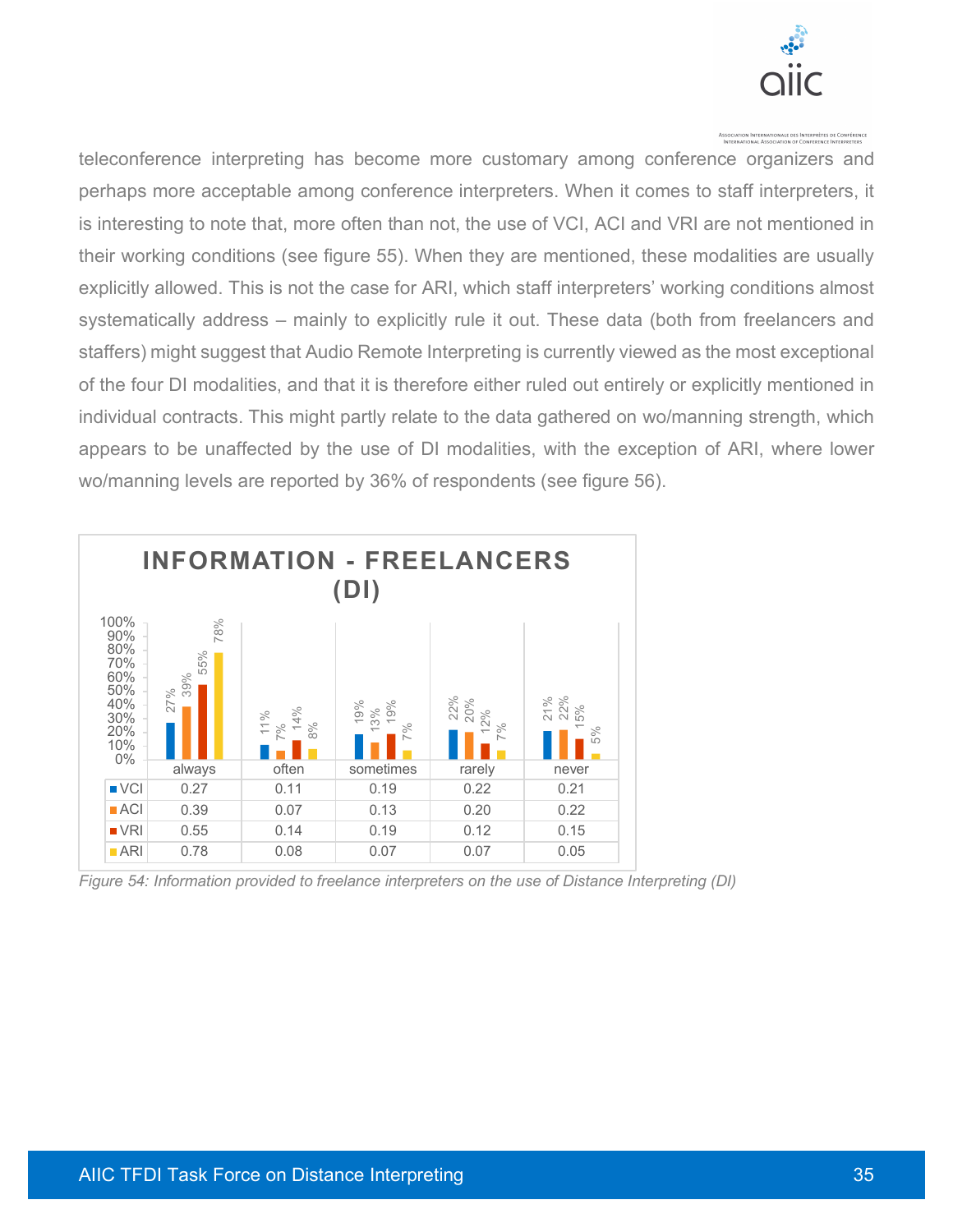



*Figure 55: Information provided to staff interpreters on the use of Distance Interpreting (DI)*



*Figure 56: Change in wo/manning strength at event with Distance Interpreting (DI)*

As teleconference modalities (VCI and ACI) are part of a traditional conference event by definition, data on the physical location of interpreters were only collected for remote interpreting. These data show a very different picture for VRI and ARI. While interpreters providing VRI are generally located at the conference venue, those providing ARI usually work from a private location, while remote interpreting hubs are used relatively infrequently for either remote interpreting modality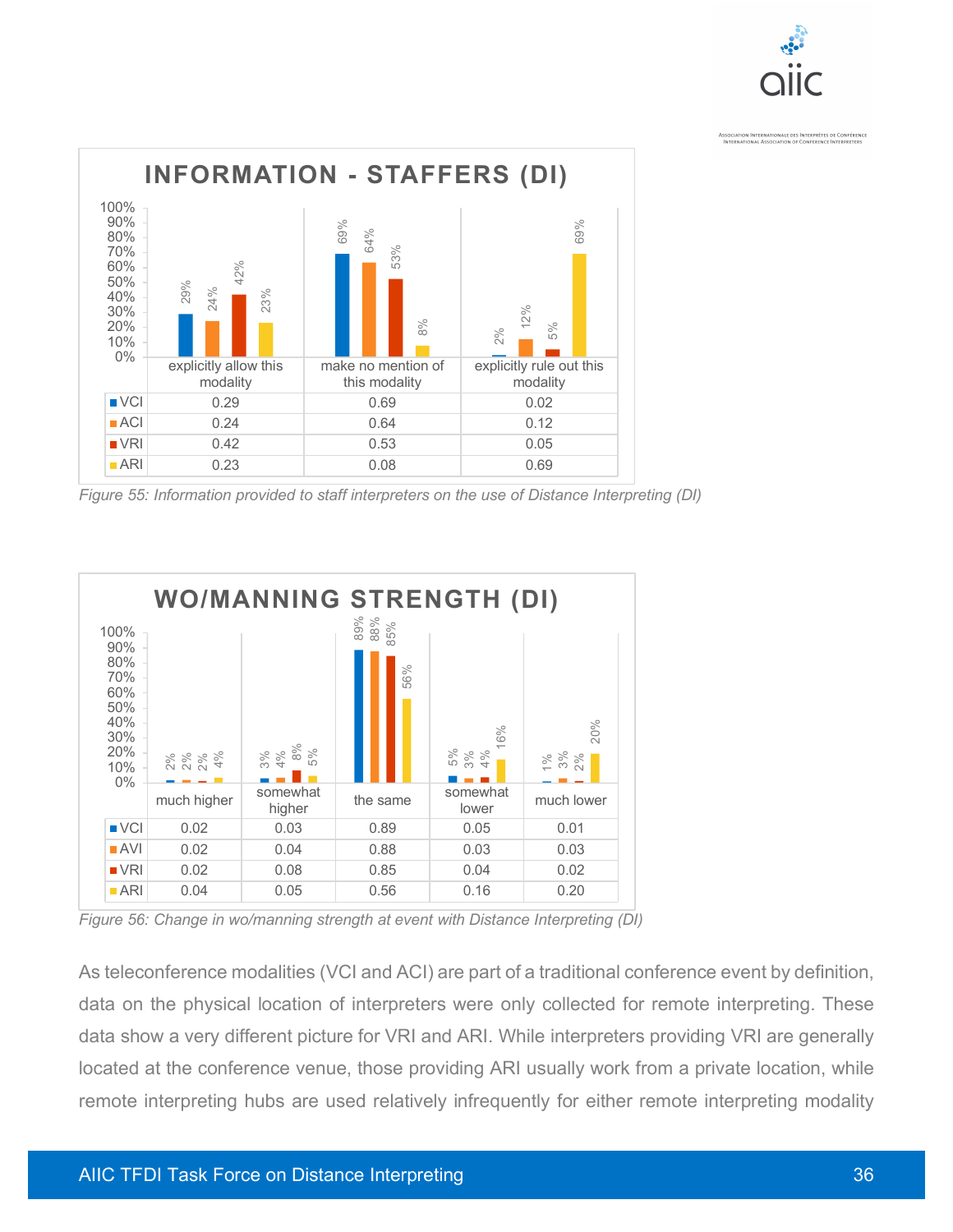

(see figures 57, 58, and 59). These data tally with those collected on the physical location of team mates and booth mates.



*Figure 57: Interpreters located at conference venue in VRI vs ARI*



*Figure 58: Interpreters located at remote interpreting hub in VRI vs ARI*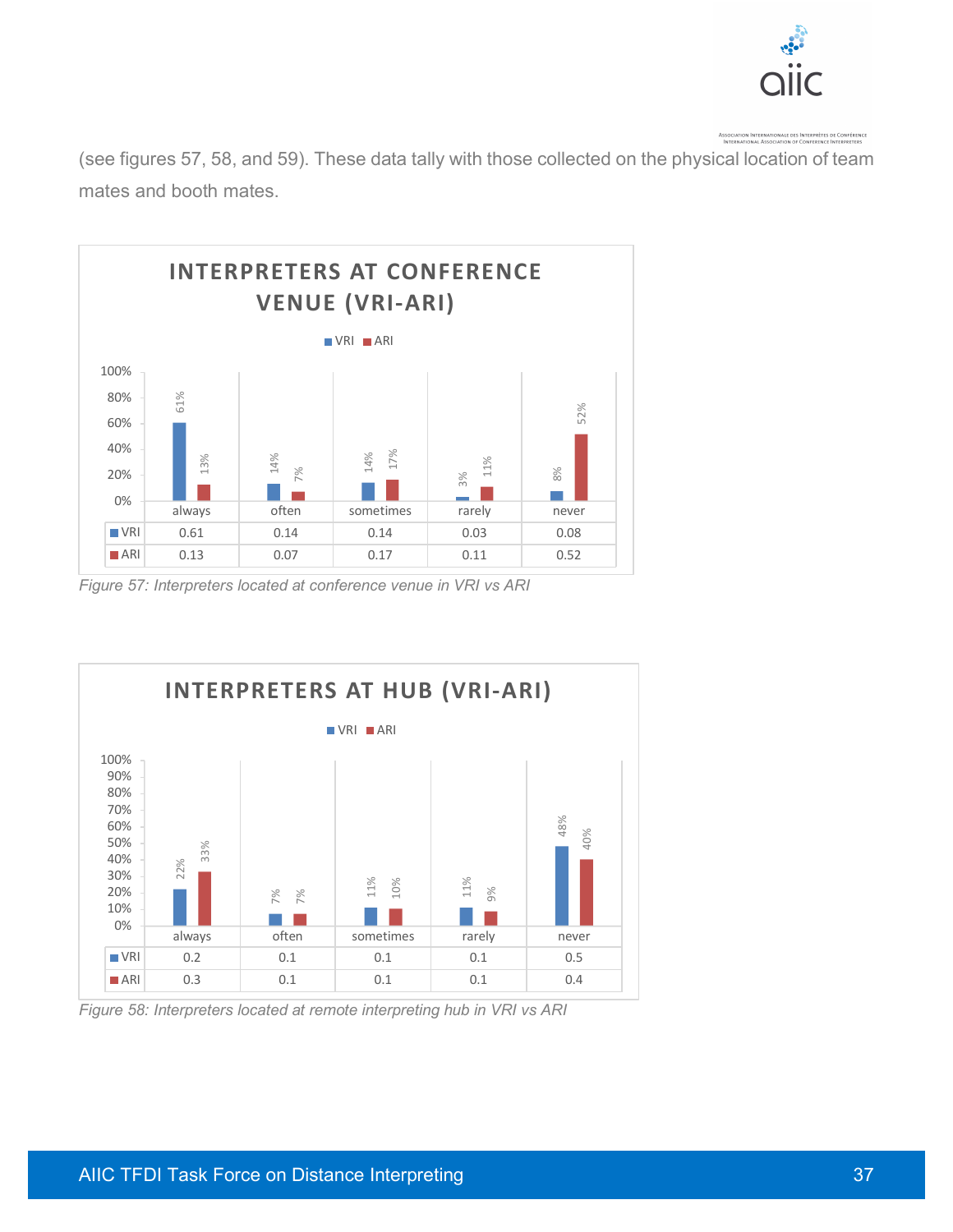



*Figure 59: Interpreters located at private location in VRI vs ARI*

In VRI, 86% of interpreters are always or often located in the same place as their booth mates, while 72% are always or often in the same place as their team mates. Conversely, in ARI only 44% of interpreters always or often work in the same location as their booth mates, while 44% do not. What is more, 70% report only rarely or never working in the same location as their team mates (see figures 60 and 61).



*Figure 60: Physical location of booth mates in VRI vs ARI*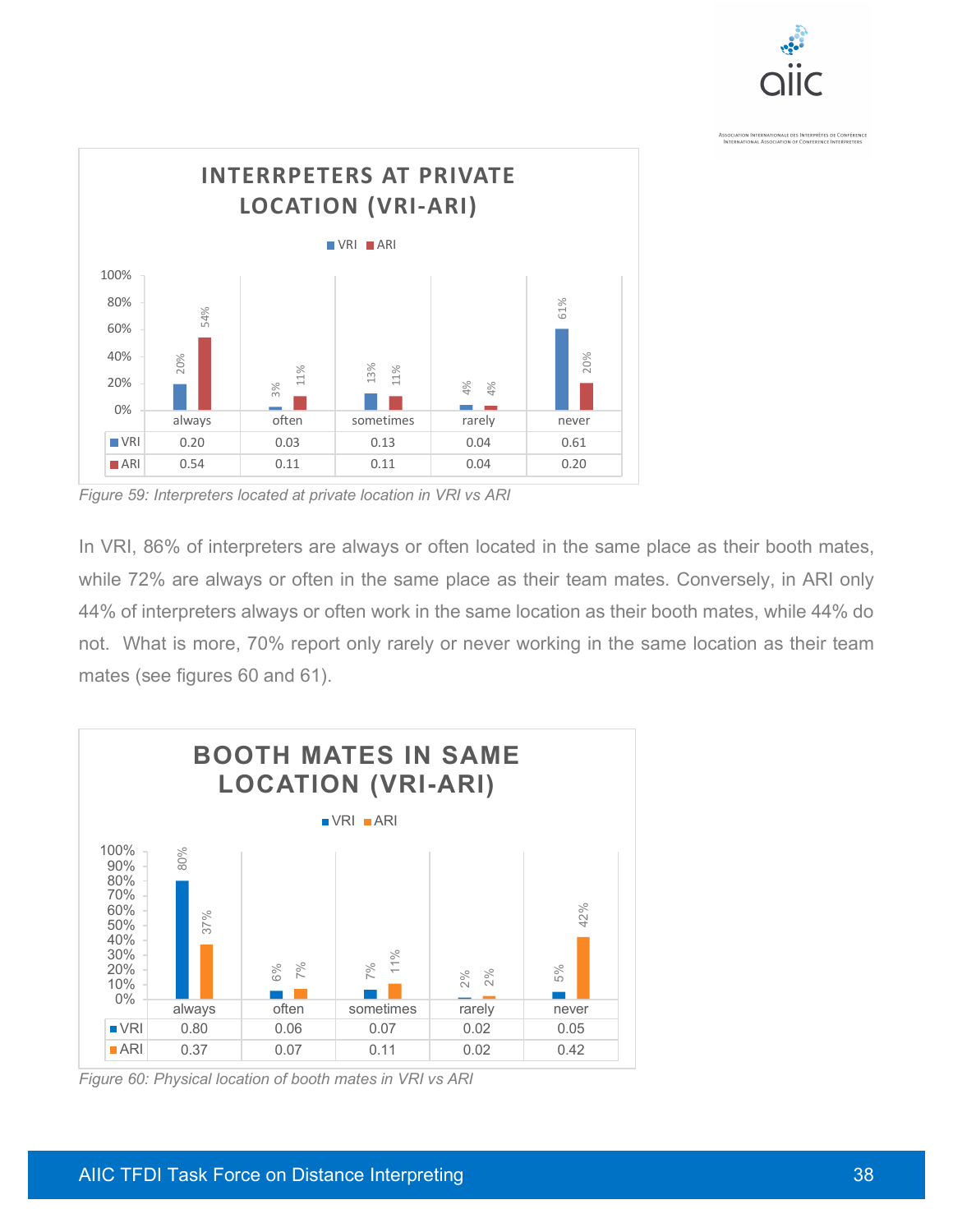



*Figure 61: Physical location of team mates in VRI vs ARI*

With the exception of ARI, which is often provided over the phone (see figure 64), interpreters usually work with traditional consoles when providing DI (see figure 62). For the time being, computers are not the main interface for any of the four DI modalities (see figure 63).



*Figure 62: Frequency of use of console for Distance Interpreting (DI)*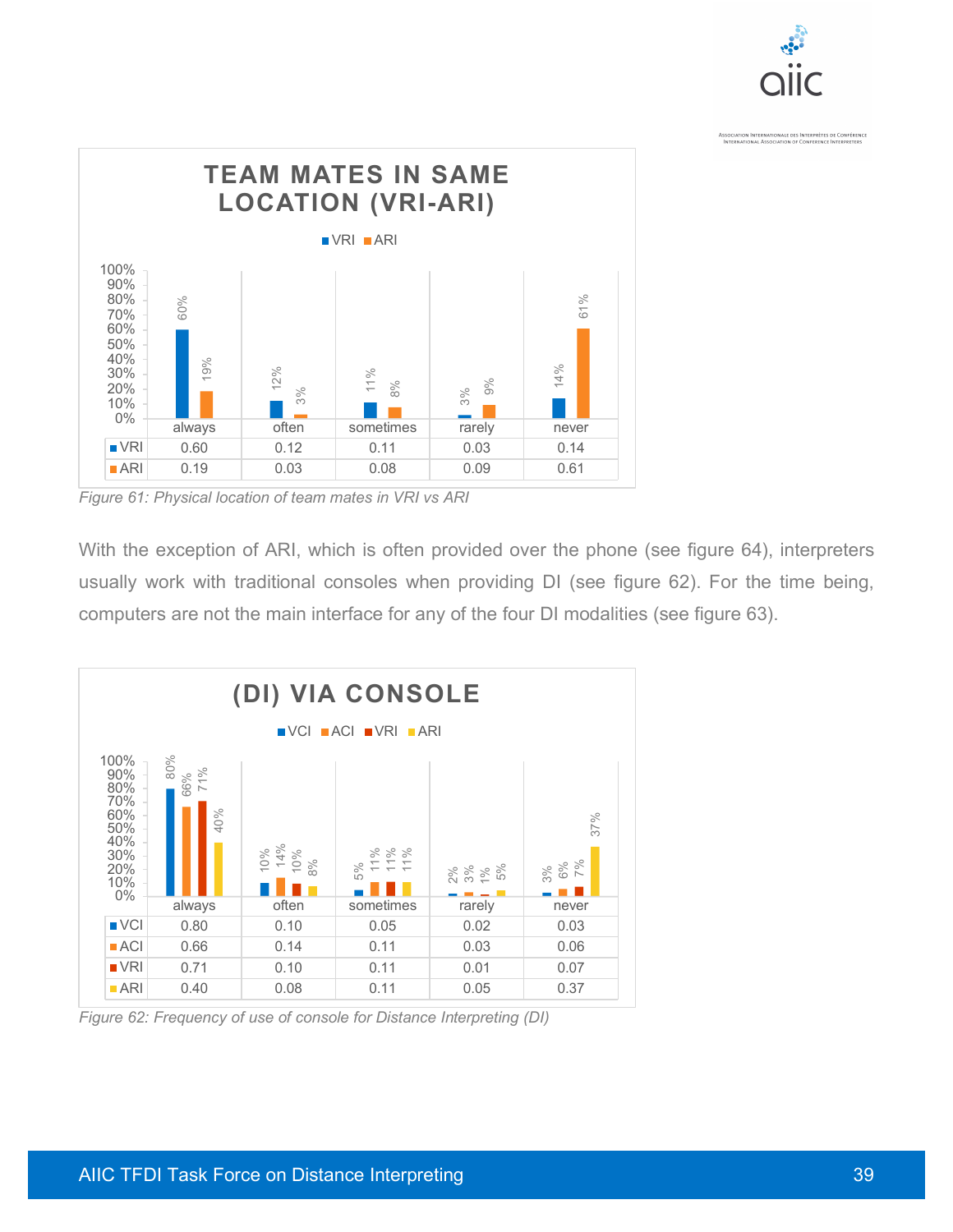



*Figure 63: Frequency of use of computer for Distance Interpreting (DI)*



*Figure 64: Frequency of use phone for ACI vs ARI*

In VRI, interpreters usually receive the visual image on a computer-sized screen; additionally, giant screens or a combination of computer-sized and giant screens are used about equally frequently (see figures 65, 66 and 67).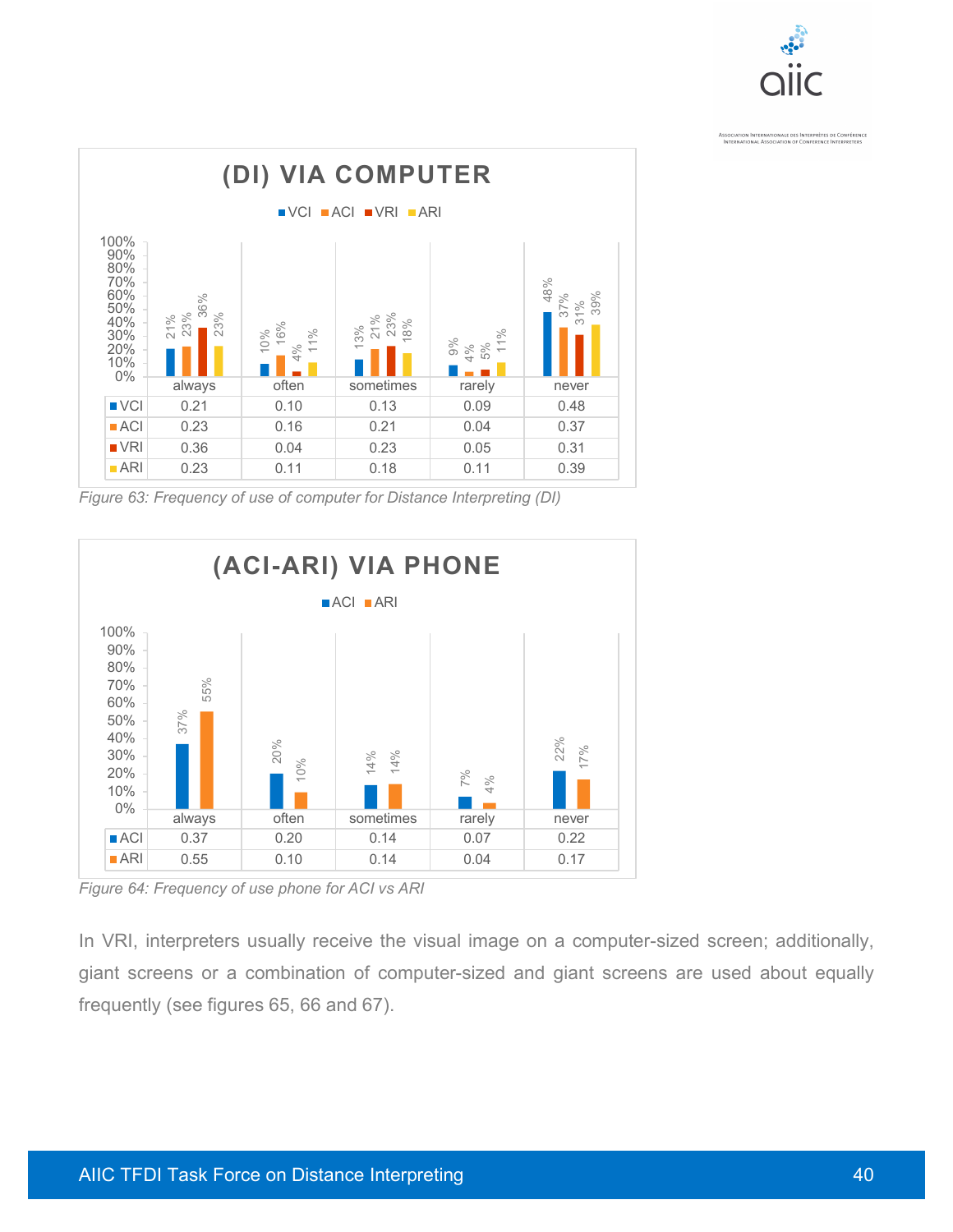



*Figure 65: Frequency of use computer screen for VCI vs VRI*



*Figure 66: Frequency of use of giant screen in VCI vs VRI*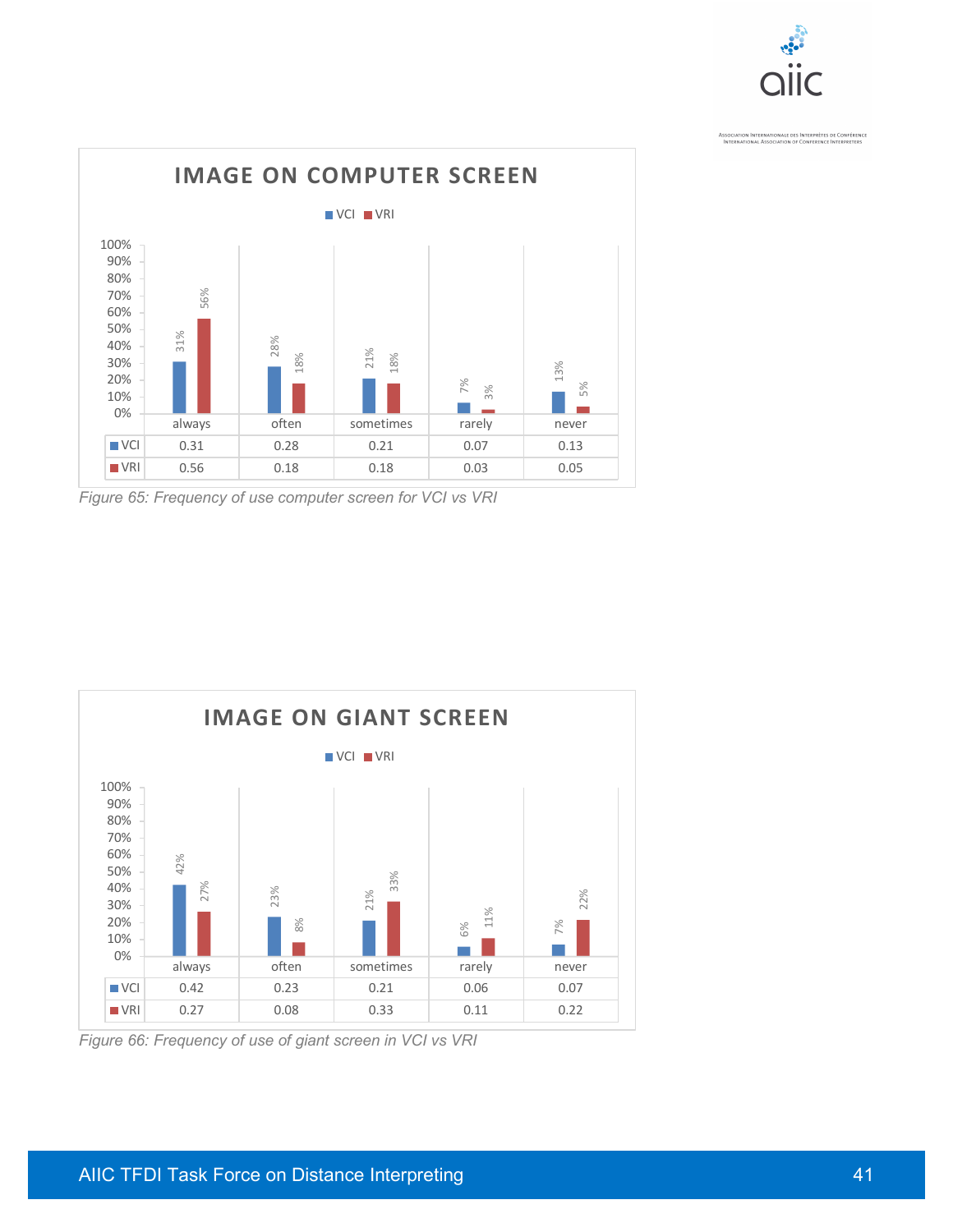



*Figure 67: Frequency of use of computer and giant screen in VCI vs VRI*

Finally, and importantly, our data show that the likelihood of receiving texts (or manuscripts of prepared speeches) is lower during DI than it is during ordinary in-situ conference interpreting (see figure 68).



*Figure 68: Availability of (manuscripts of read) text for Distance Interpreting (DI)*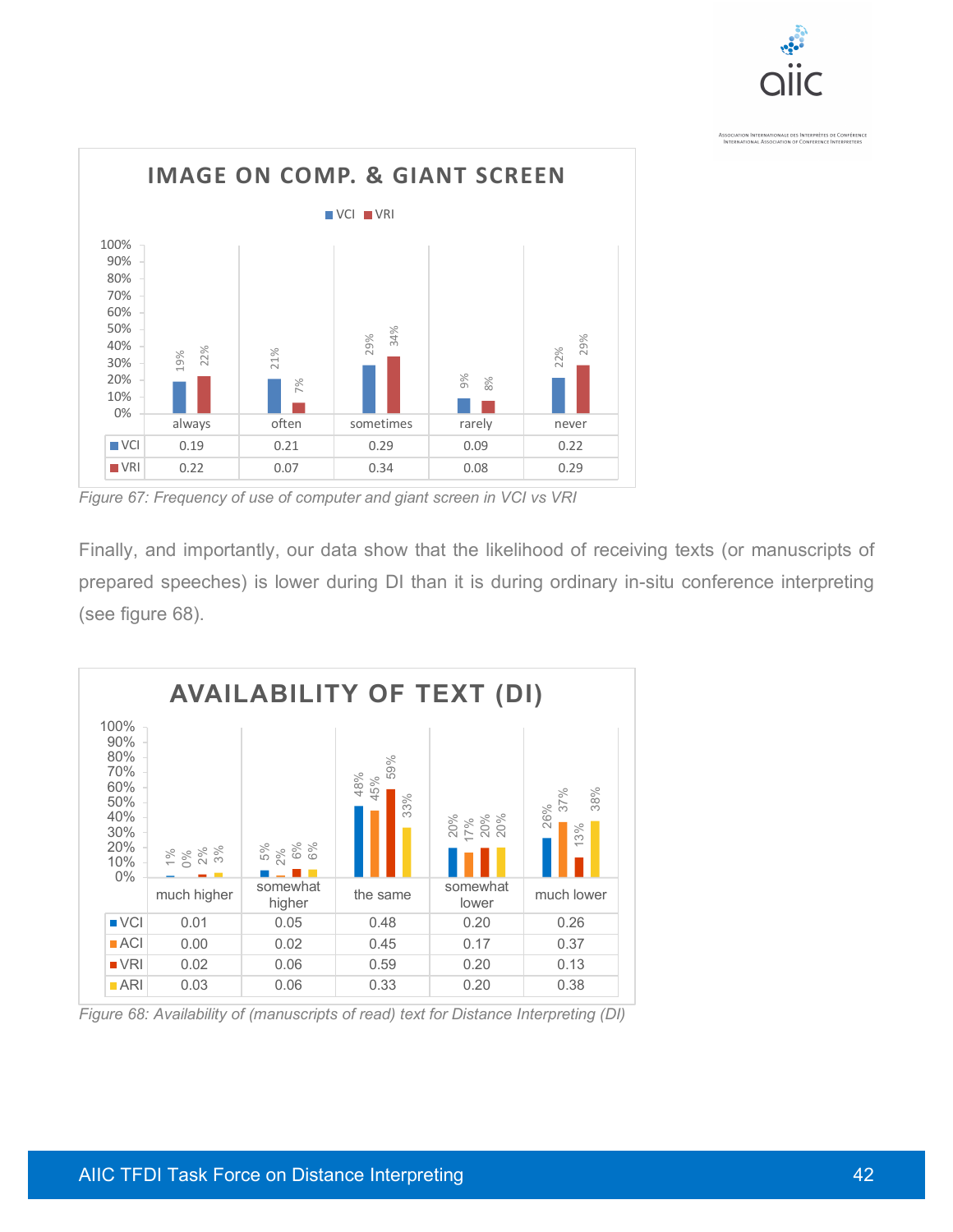

#### **CONCLUSION**

The objective of this first AIIC survey on the use of DI was to map the landscape and better understand the type and frequency of distance interpreting modalities used by members. The first yet perhaps not the most surprising conclusion might well be that all Distance Interpreting is not the same. Not only are the four DI modalities under scrutiny rather different from a technical point of view, they also differ with regard to their frequency of use and their implementation. Consequently, these differences need to be acknowledged and should guide the discussion on working conditions governing different Distance Interpreting modalities. We have also found that Distance Interpreting is often not addressed in conference interpreters' working conditions. While we do not yet have universal standards governing DI technology, conference interpreters should at least be informed about their workplace and their workspace (including the kind of technology employed) prior to an assignment. The workspace for remote interpreting, for example, ranges from conference venues (mostly for VRI) to specialized interpreting hubs to private locations (mostly for ARI). Although we can assume that the former two are (or should be) equipped with state-of-the-art equipment and connectivity, promoting remote interpreting services in home-tovenue setups means deliberately relinquishing control over crucial technical aspects of DI. Given that in the free comments one out of twelve interpreters indicates having experienced poor sound conditions in different DI modalities, it would appear that albeit technically possible, appropriate sound and image quality are not yet consistently offered. It is interesting to see that the equipment mostly still comprises traditional interpreting consoles across most DI modalities with the exception of ARI, which is mostly provided over the phone. The number and type of screens used to provide conference interpreters with visual input, on the other hand, differs considerably.

Finally, staffing levels seem to remain largely unaffected by the type of DI technology used with the exception of ARI, where they are sometimes lower than for comparable face-to-face interpreting assignments. This suggests that DI is often seen as equivalent (and therefore a substitute) for face-to-face conference interpreting even though research points towards earlier onset of fatigue and burnout symptoms.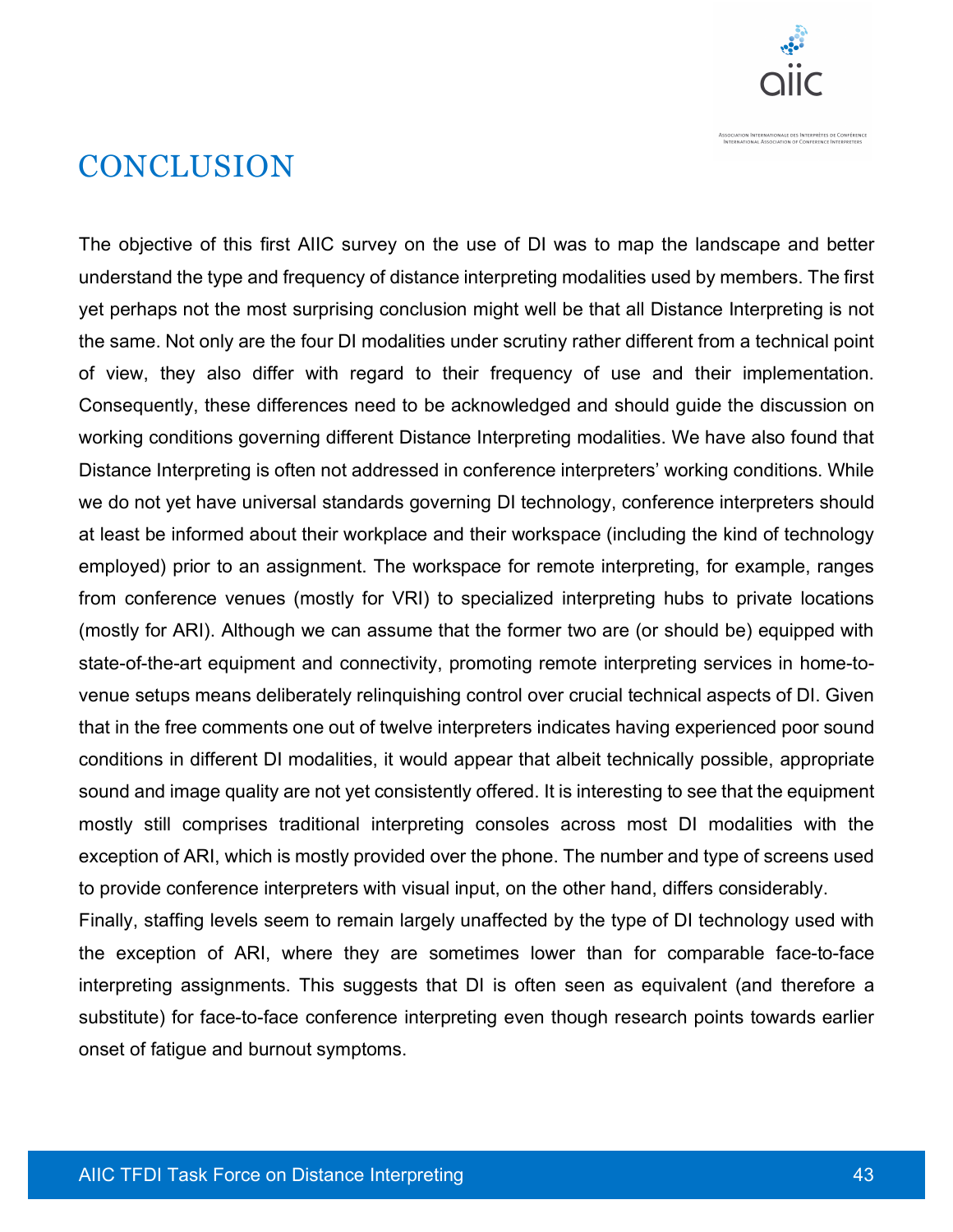

Seeing the increase in the frequency of use across all types of Distance Interpreting, we conclude with a call for additional systematic research into the cognitive ergonomics of DI to establish minimal standards and best practices.

This report was compiled by Prof. Dr. Kilian G. Seeber on behalf of AIIC's Task Force on Distance Interpreting.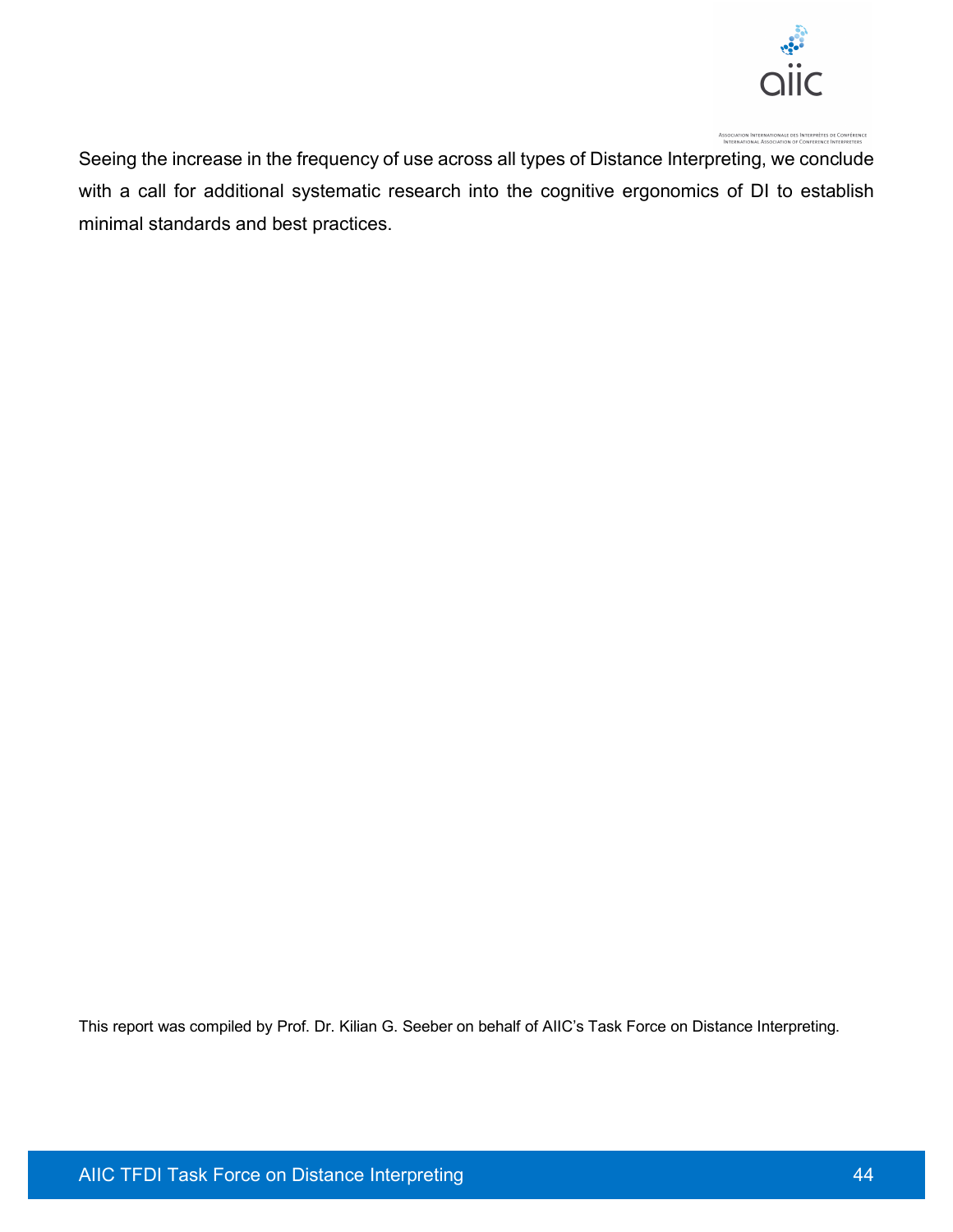

#### TABLE OF FIGURES

| FIGURE 19: INFORMATION PROVIDED TO FREELANCE INTERPRETERS ON THE USE OF AUDIOCONFERENCE INTERPRETING (ACI)14 |  |
|--------------------------------------------------------------------------------------------------------------|--|
|                                                                                                              |  |
|                                                                                                              |  |
|                                                                                                              |  |
|                                                                                                              |  |
|                                                                                                              |  |
|                                                                                                              |  |
|                                                                                                              |  |
|                                                                                                              |  |
|                                                                                                              |  |
|                                                                                                              |  |
|                                                                                                              |  |
|                                                                                                              |  |
|                                                                                                              |  |
|                                                                                                              |  |
|                                                                                                              |  |